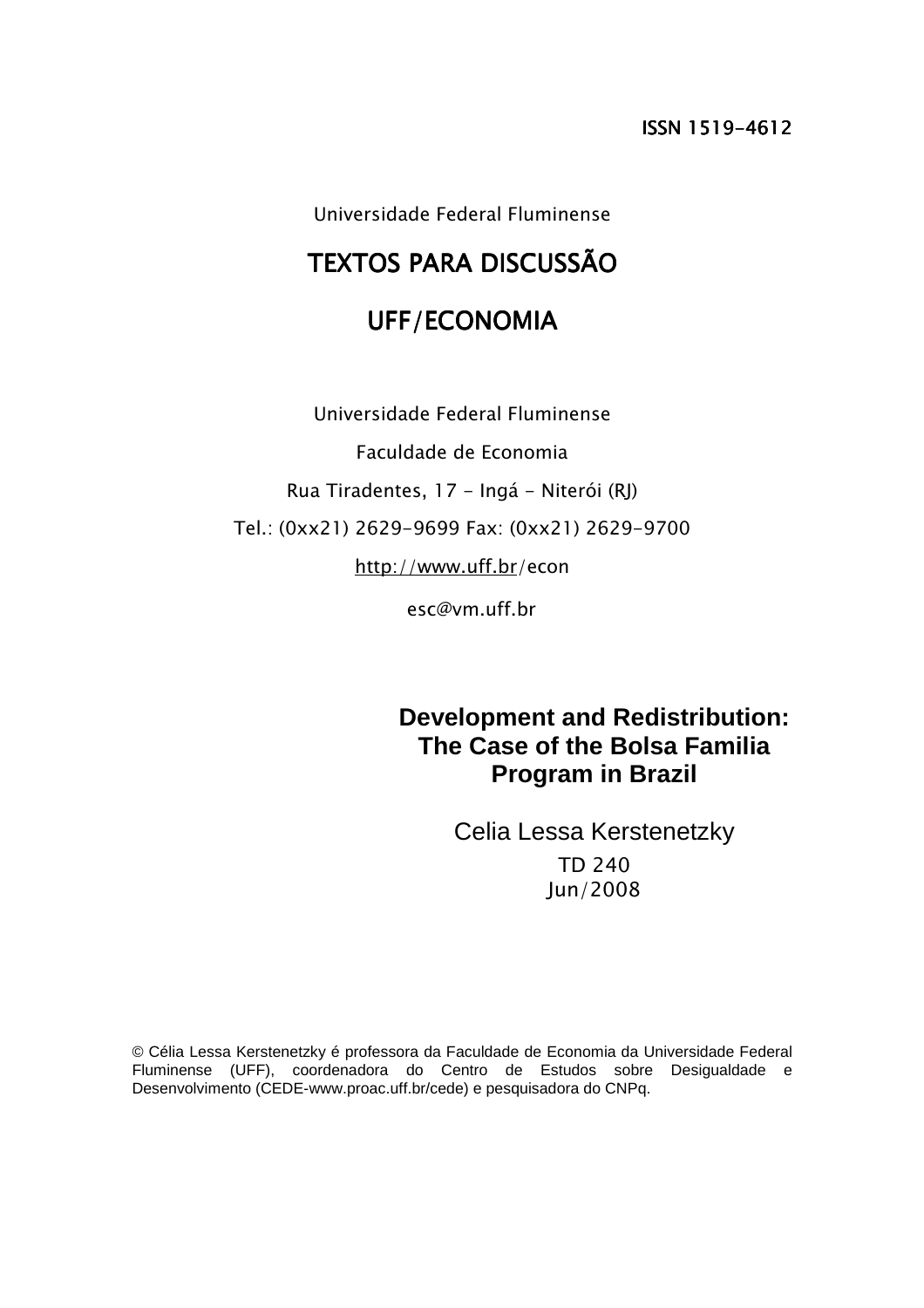

### **Abstract**

The crucial issue of promoting development along with reduction of poverty and inequality is on the agenda of many countries today. Recent Latin American social policy experiments have reinforced the association of social policies with development policies. The Brazilian conditional cash transfer program, *Bolsa Familia*, is one such experiment. Although on many counts its implementation can be considered very successful, it has also revealed the fragile political economy of programs targeted at the poor and with conditions attached in countries with high levels of inequality. In this article, we bring preliminary evidence of this fragility from recent public discussion on the program and its funding scheme. We also suggest some alternative ways to strengthen the support for the program and highlight its development aspect. In particular, we propose that public intervention should frame the program as a capabilityenhancing one, intensify provision of good-quality universal opportunities (with a priority rule), and place much greater emphasis on early childhood education initiatives. Paradoxically, a more costly (but also more effective) program may more easily win support.

**Key-words**: conditional cash transfers; Bolsa Familia, development; social policy; redistribution.

**JEL code**: I38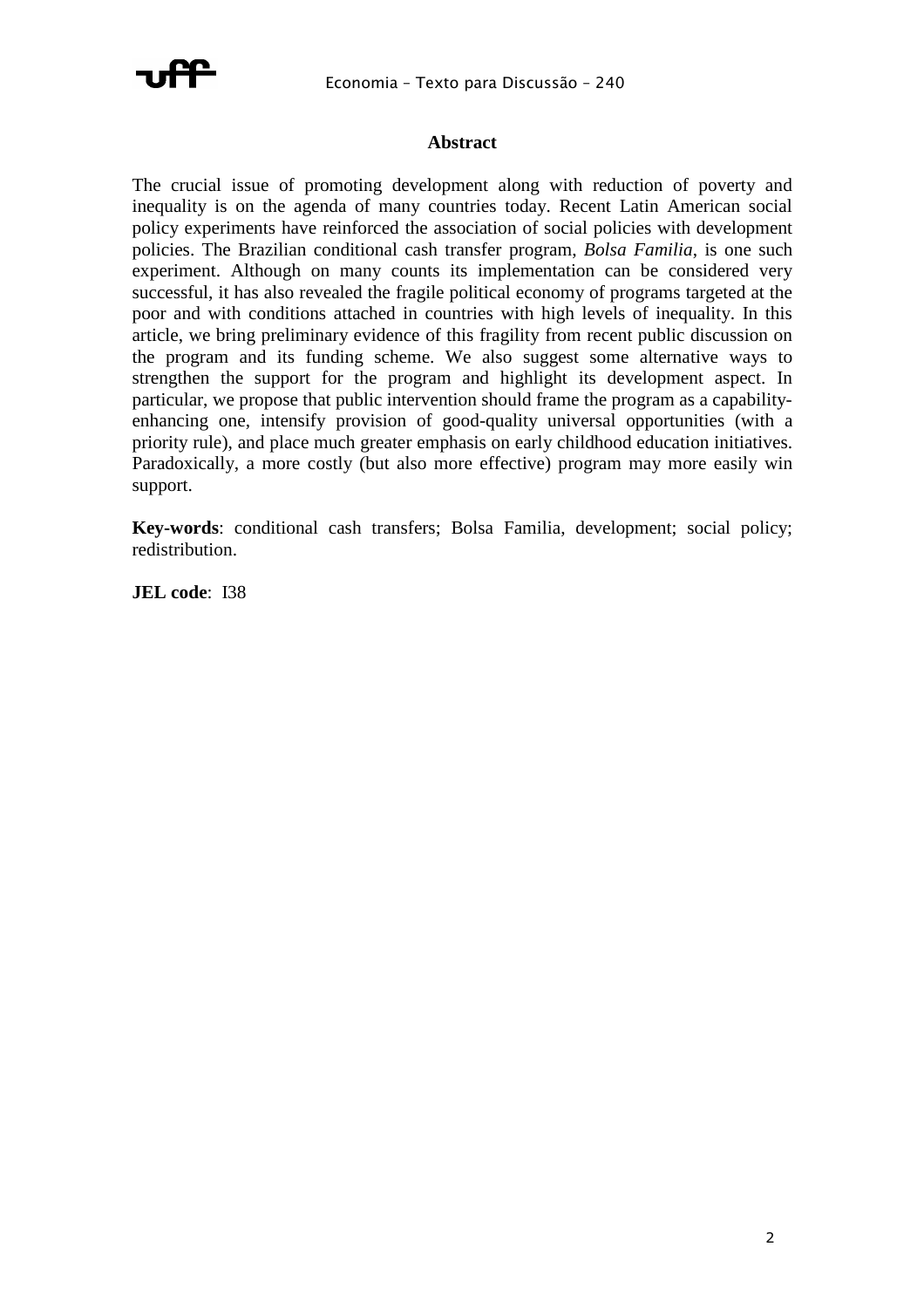

l

### **1. Introduction**<sup>1</sup>

Nowadays, developing countries are struggling to find strategies that square poverty and inequality reduction with development. Social policies may be part of development packages with this sort of commitment. Among these policies are the income guarantee schemes implemented in recent years in Latin American and African countries.

The novelty of these recent experiences is the mix of targeting and children's education conditions in the redistribution. Income is transferred to poor families on the condition that their children attend school regularly so that families' poverty is relieved and children's future capabilities are enhanced.

Actually, development in connection with poverty and inequality reduction seems also to have been a concern of developed countries. Many of these countries have had guaranteed income schemes for a long time. Some of them are now considering importing (or have actually imported) social technology from the recent Latin American redistribution experience. $2$ 

To the extent that development is not only a matter of economic aggregates and average income distribution, but also of the ways economic results spread in a particular society and generate capabilities, insufficient development remains a concern for virtually every contemporary society.

What can be learned from Brazil's recent experience with income redistribution?

Brazil is a big country, often referred to somewhat paradoxically as the "nation of the future". The moniker is hardly a compliment, as the "future" always seems to get farther ahead as the country heads for it. Six decades after Stefan Zweig made the prophetical remark, Brazil is now among the ten largest world economies with relatively

<sup>&</sup>lt;sup>1</sup> A former version of this paper was presented at a conference at the Instituto de Ciencias Sociais (ICS) of the University of Lisbon in January 2008. This version was prepared during the author's visit to the Universitat Pompeu Fabra, Barcelona, during the winter of 2008. The author warmly thanks Gosta Esping-Andersen for regular discussions that led to refinements and additions to the first draft, Antonio Kerstenetzky for research assistance, and Manuel Villaverde Cabral and participants to the ICS seminar. Finally, the author is also grateful to Guy Fulkerson for a couple of clarification footnotes meant for foreign readers.

 $2$  Adaptations of conditional cash transfer programs are in place in 20 countries. New York City has announced the adoption of a variation of the programs developed in Brazil and Mexico, the "Oportunity NYC". See World Bank 2008.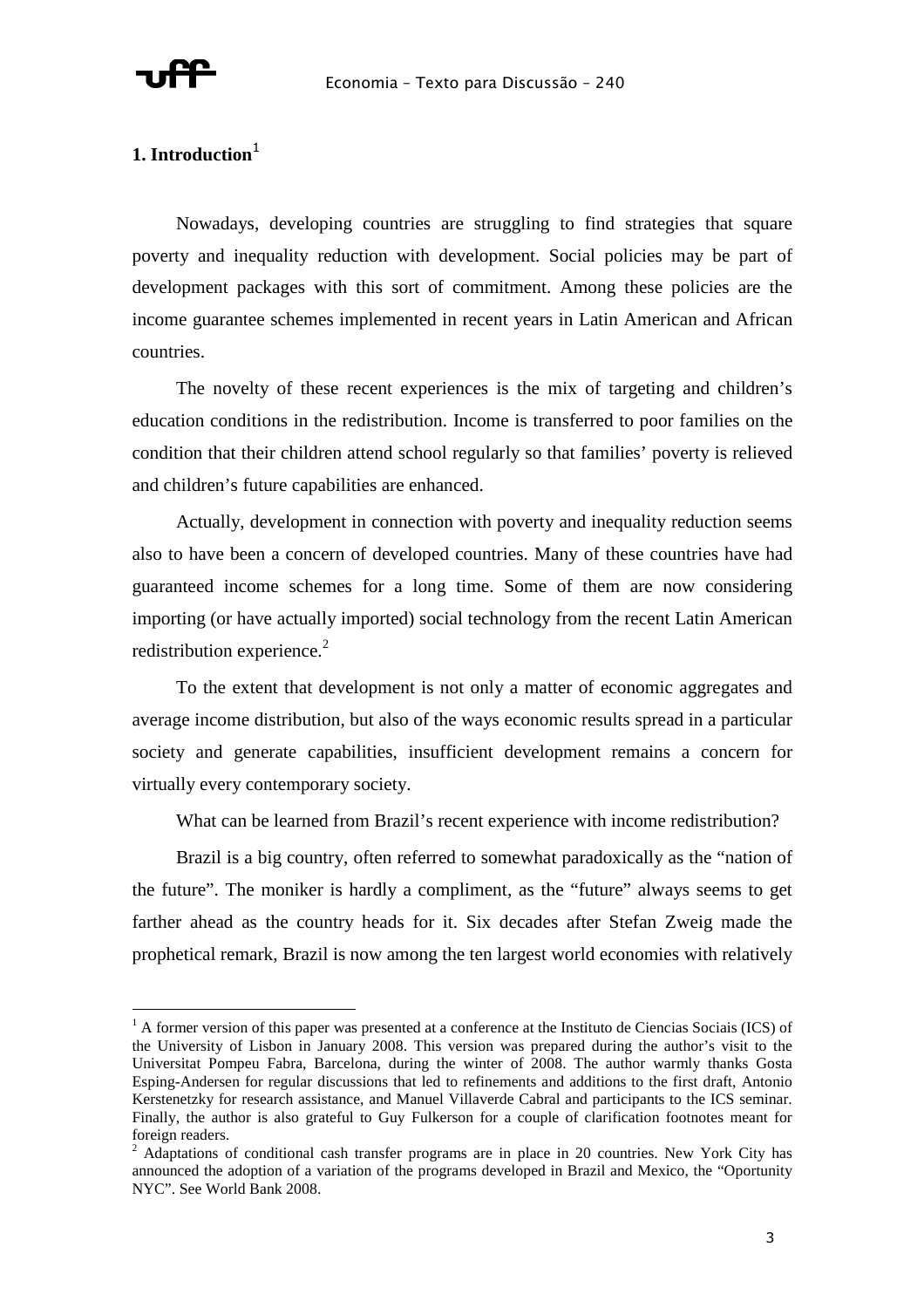

high HDI and life expectancy figures, but these achievements are poorly distributed among the population. Income inequality is high, poverty is glaring, especially among children, and average schooling and school performance are low and highly disparate.

| <b>GDP</b>               | Among the ten largest economies <sup>3</sup> |
|--------------------------|----------------------------------------------|
| HDI                      | $.80 - (high human development)$             |
| Life expectancy at birth | 71.9 years                                   |
| Gini                     | $.56^{4}$                                    |
| Poverty incidence        | $27\%$ <sup>5</sup>                          |
| Child poverty            | $45\%$ <sup>6</sup>                          |
| Average schooling        | $7$ years <sup><math>\prime</math></sup>     |
| Ranking PISA 2006        | $52/57^8$                                    |

|  |  |  | Table 1: Brazil and the future: mixed signals |
|--|--|--|-----------------------------------------------|
|  |  |  |                                               |

In 2003, the administration of President Luiz Ignácio Lula da Silva (universally addressed as President Lula) implemented a major nationwide program of income transfer to the poor, the *Bolsa Familia* ("Family Stipend") program. In terms of scale, this was the first such program the country had ever had. Actually, during the Cardoso administration (1994-2002), the country experienced varied smaller scale cash transfer programs, including conditional ones, targeted at the poor, which were administered by different ministries. The first experience of a conditional cash transfer program was undertaken at the municipal level as early as 1997, in the city of Campinas, soon to be followed by the Federal District (Brasilia). Then, during Lula's government, the federal cash transfer programs were consolidated, expanded, and repackaged as a targeted and conditional cash transfer program to poor families with children under the age of 15, the Bolsa Familia.

At its inception, the Bolsa Familia program announced two explicit objectives: to reduce poverty and to interrupt the intergenerational cycle of poverty. While the first objective is to be attained mainly by the cash transfers, the second is to be achieved via the conditions the program imposes on recipients. These are basically of two kinds:

 $\overline{a}$ 

<sup>&</sup>lt;sup>3</sup> 2005 data. See UNDP 2007 for GDP, HDI and life expectancy at birth.

<sup>4</sup> IPEA 2007 on 2006 data.

<sup>&</sup>lt;sup>5</sup> IETS 2008, on 2006 data. Note that the country does not have an official poverty line, so the per capita income threshold considered in the IETS tabulation is one half of the current minimum monthly wage. 6 IBGE 2006.

<sup>7</sup> IBGE 2006.

<sup>8</sup> OECD 2006.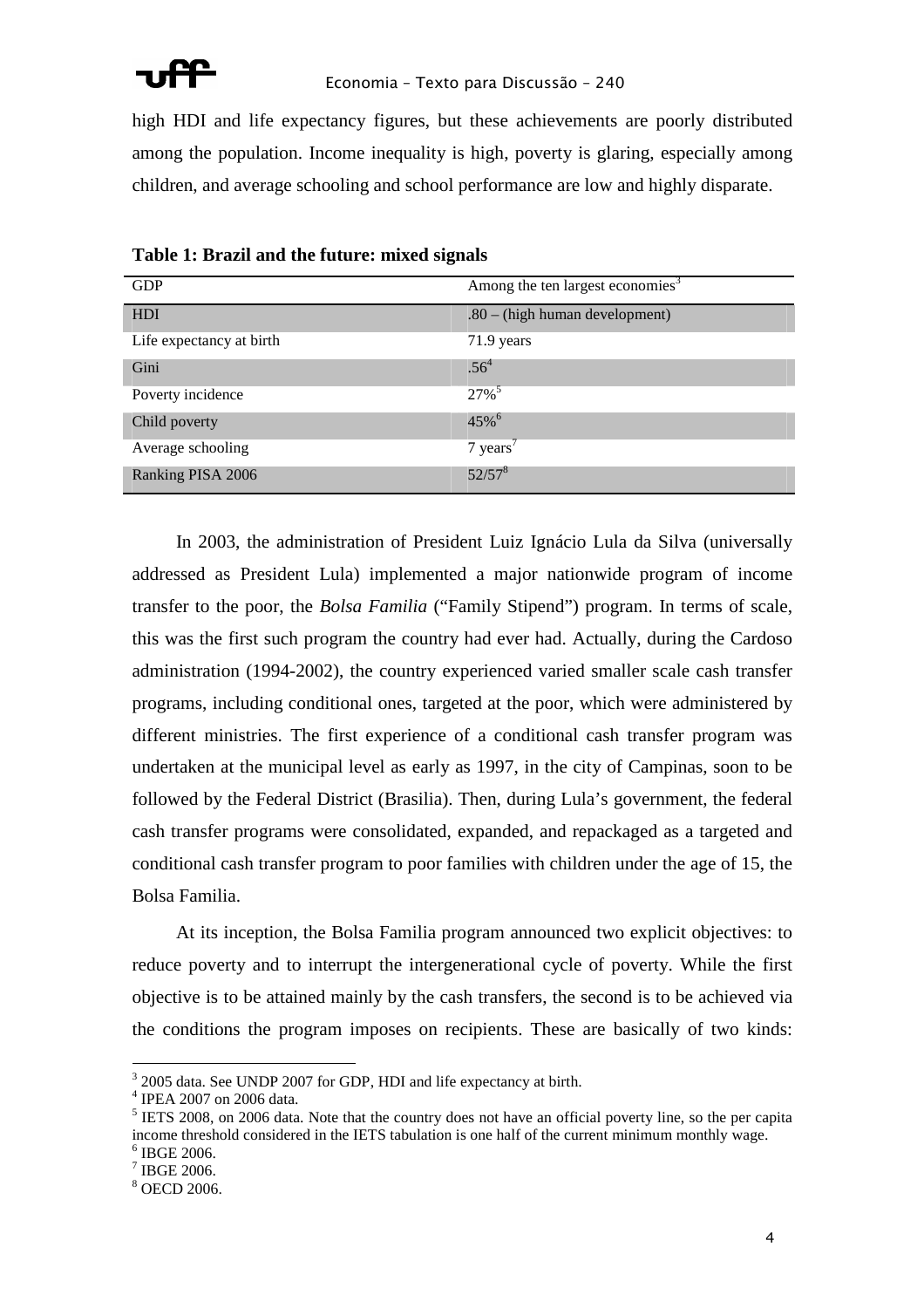

children's school attendance and participation in nutrition orientation and preventive health assistance programs for pregnant women and infants. So the program differs from traditional minimum income programs in terms of the mix of policies involved: income and opportunity policies focused on children.

| <b>Objectives</b>   | Poverty reduction,               |                                  |
|---------------------|----------------------------------|----------------------------------|
|                     | Interruption of the poverty      |                                  |
|                     | cycle                            |                                  |
| Eligibility         | Families with monthly per capita | Families with monthly per capita |
|                     | income below US\$ 30.00*         | income between US\$ 30.01* -     |
|                     |                                  | US\$ 60.00, with children under  |
|                     |                                  | the age of 15.                   |
| <b>Benefits</b>     | Fixed = $\overline{USS}$ 29.00*  |                                  |
|                     |                                  |                                  |
|                     | Variable = $US$9.00*$ per child  | Variable = $US$ 9.00*$ per child |
|                     | up to 3 years old.               | up to 3 years old.               |
| Conditions          | Education                        | School attendance of at least    |
|                     |                                  | 85%.                             |
|                     | Health                           | Participation in nutritional and |
|                     |                                  | health orientation for pregnant  |
|                     |                                  | women and infants, compliance    |
|                     |                                  | with children's vaccination      |
|                     |                                  | schedule.                        |
| Number of recipient | 11.1 million                     |                                  |
| families            |                                  |                                  |
| Number of people    | 45.6 million                     |                                  |
| 2007 budget         | US\$ 4.5 billion*                |                                  |

### **Table 2: Bolsa Familia – "the basics"**

\*The exchange rate used is US\$  $1.00 = R$ 2.00$ .

In this article, I examine, on the basis of existing evidence, the program's performance, especially its potential to fulfill its double purpose in a sustained manner. This is thus an effort of gathering and analyzing existing information, and thus also raising questions not yet ventilated in the published debate on Bolsa Familia. The questions I pose stem mainly from the political economy of the program and were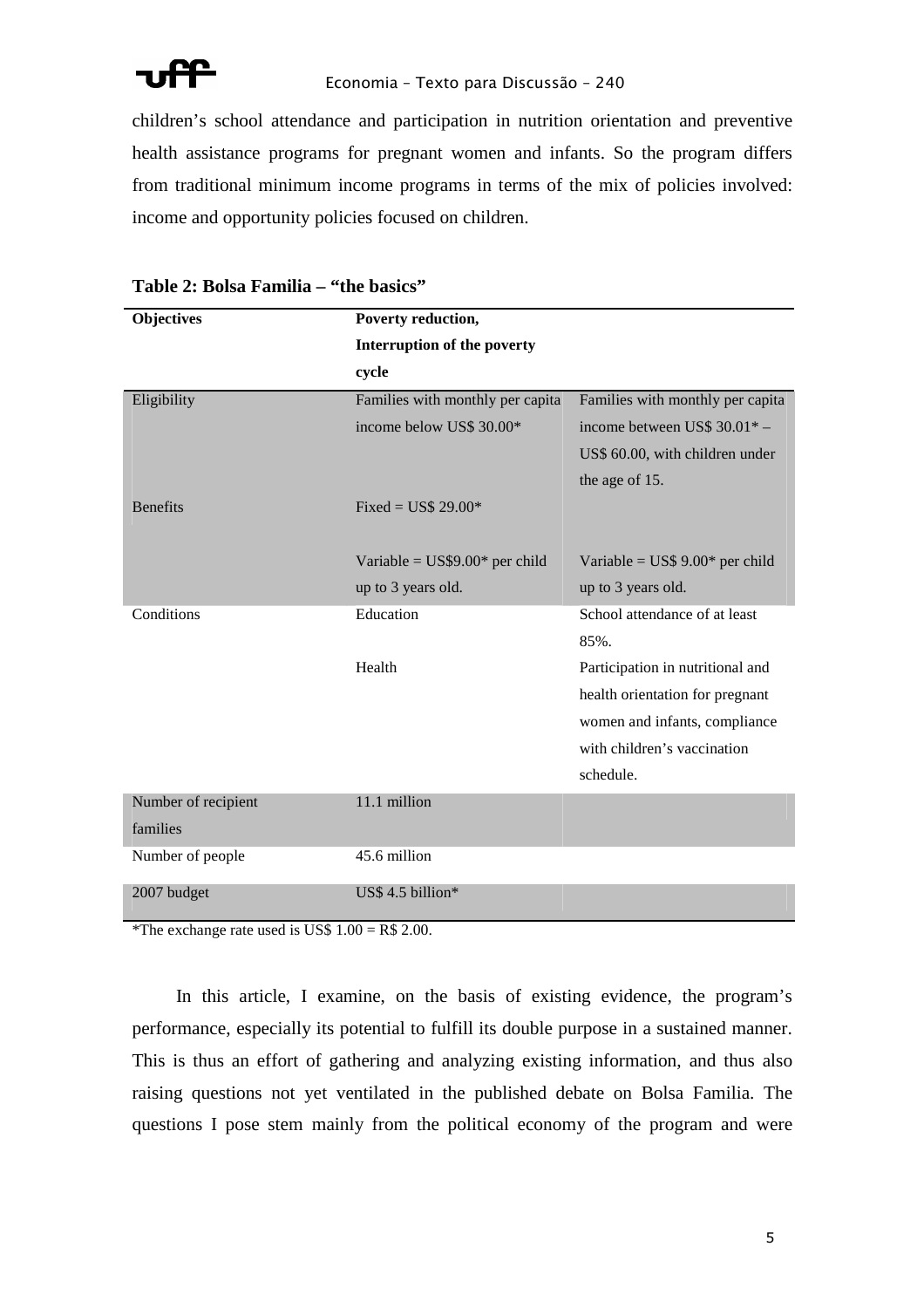

brought to my attention by recent facts pertaining to the country's recent political chronicle.

In spite of the program's having strong support from the population, recently a proposed expansion has come under heavy fire in the media and the Senate. More importantly, at the end of 2007, a compulsory contribution<sup>9</sup> that had been part of its financing scheme was overturned by the Senate without a "B Plan" being offered. Why did this happen? In what ways do these new facts interact with the program? Are the program's institutional features affecting its political economy? Could it be otherwise? These are the sorts of questions I ask here. In the conclusions, I conjecture that a redistributive policy that is also a development policy seems more likely not only to be effective but also to be regarded as legitimate (and, on this count, also to be more effective).

Because the Bolsa Familia is the biggest cash transfer program of its kind implemented in the world and is now for many considered a social policy paradigm,  $10$ an assessment of its likely successes and limitations from the political economy point of view may be instructive.

In the next section, I briefly comment on the celebrated impact the program has had on the reduction of income inequality and extreme poverty in Brazil. Section 3 discusses opportunities and challenges to the program's sustainability - as well as the continuation of its impact on inequality - as they have appeared in recent public debate on the financing of social policies in Brazil. Section 4 looks into some of the institutional driving forces that imperil the program, while Section 5 examines opportunities to strengthen the program's support. In Section 6, I formulate a basis for reinforcing the long-term development aspect of the program, suggesting that early childhood education initiatives should have much greater emphasis than they presently have.

<sup>&</sup>lt;sup>9</sup> The Brazilian tax system, provided in the Federal Constitution of 1988, establishes two types of levies: *impostos,* or taxes per se, and *contribuições,* or contributions. Tax revenue goes into the general fund and is subject to mandatory revenue sharing with the states and municipalities and minimum spending percentages on health, education and other categories. That from contributions is earmarked (often rather loosely) for certain uses defined in the law creating the particular contribution. Hence, contributions, although earmarked, give the government more discretionary spending freedom.

 $10$  Among those who strongly support the program and consider that it should be exported to other less developed countries is the World Bank.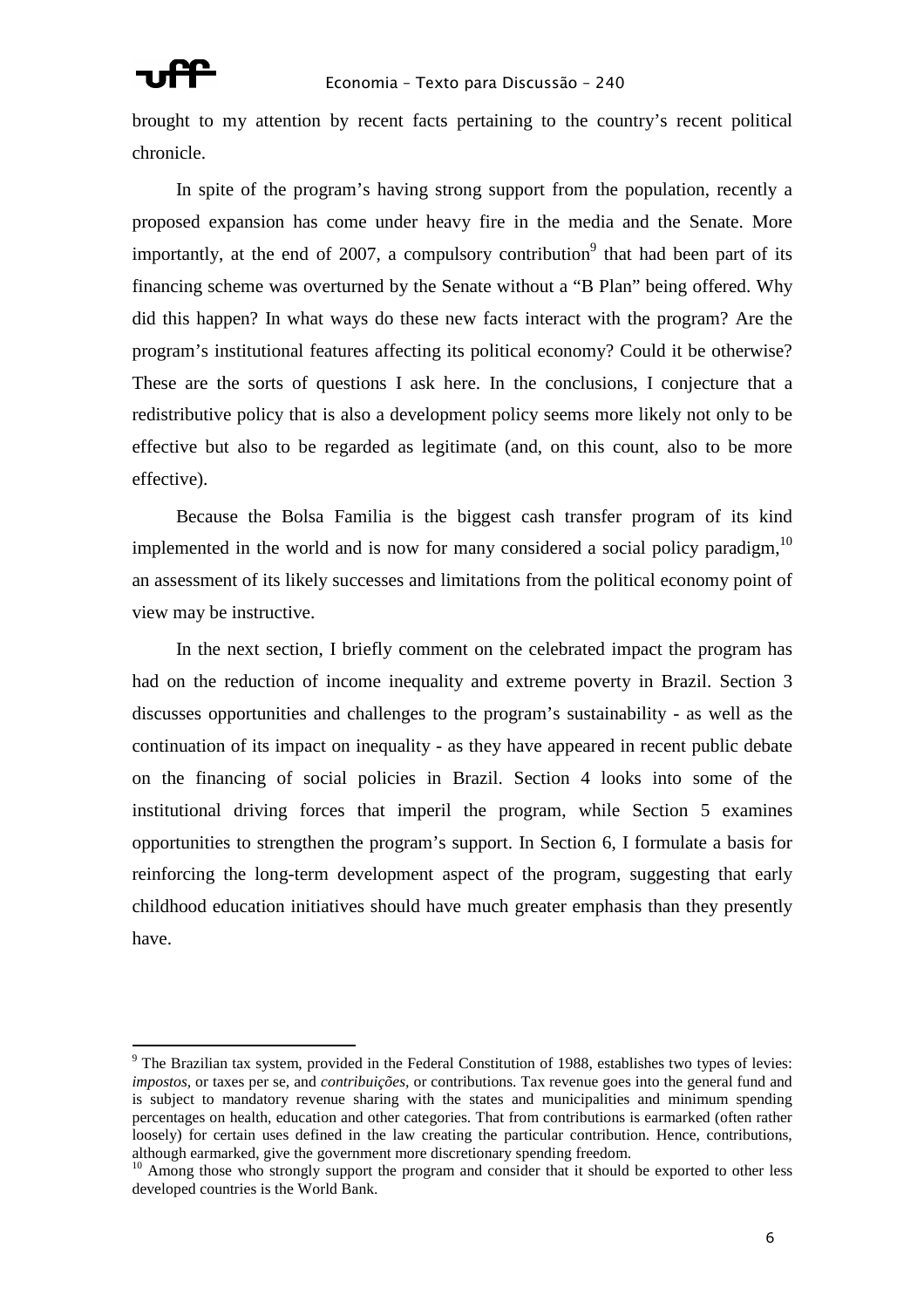

### **2. The Bolsa Familia program and the recent reduction of inequality**

After stagnating for decades with a Gini of around 0.60, income inequality in Brazil has finally been dropping over the last six years (2001-2006), reaching the 2006 mark of 0.56 – a negative variation of about 6%.

There has been some debate on the importance of this figure, but it seems that the speed of the change is not negligible, at least if we compare Brazil's performance with that of OECD countries at the time when they were consolidating their welfare states, with the remarkable exception of Spain (Soares 2007). The figure is certainly impressive if we compare Brazil with Brazil.

Two important reasons for the fall of inequality seem to have been the performance of labor earnings, especially on account of the minimum wage<sup>11</sup> (MW) readjustment policy, and social programs, especially Bolsa Familia (Saboia 2007, Soares 2006, Hoffmann 2005). The policy of increasing the MW in real terms (above inflation) - which has been undertaken since the Cardoso administration and has continued, and even accelerated, during the Lula administration - has had an important impact on the reduction of wage and pension inequality, and it is perhaps the principal determinant of the recent fall in total income inequality, given that wages and pensions represent a major proportion of household income (Saboia 2007).

However, if we consider that government transfers represent only a tiny fraction of household income in Brazil, the Bolsa Familia program is relatively a more important factor than the changes in earnings and pensions: its impact on inequality diminution is estimated at about 21%, while the fraction of household income which it represents is only 0.5% (Soares et al., 2006). The significant effect on inequality is certainly due to the fact that a sizable number of people at the very low end of the income distribution scale are now receiving the monetary benefits.

As for poverty reduction, the immediate effect on a headcount poverty measure may be unimportant, at least if we consider the poverty threshold adopted in the program.<sup>12</sup> This has to do with the eligibility rules and the size of the benefits.

<sup>11</sup> Brazil does not have a minimum hourly wage, but instead a *salário mínimo,* or minimum monthly salary that all regularly employed workers must receive regardless of the number of hours worked.

<sup>&</sup>lt;sup>2</sup> Again, Brazil does not have an official poverty line. In the case of the BF program, initially the reference poverty line was to the official minimum wage. When the BF program was launched, those considered poor lived in families whose per capita income was smaller than one-half the MW, whereas those considered to be very poor lived in families whose per capita income was smaller than one-quarter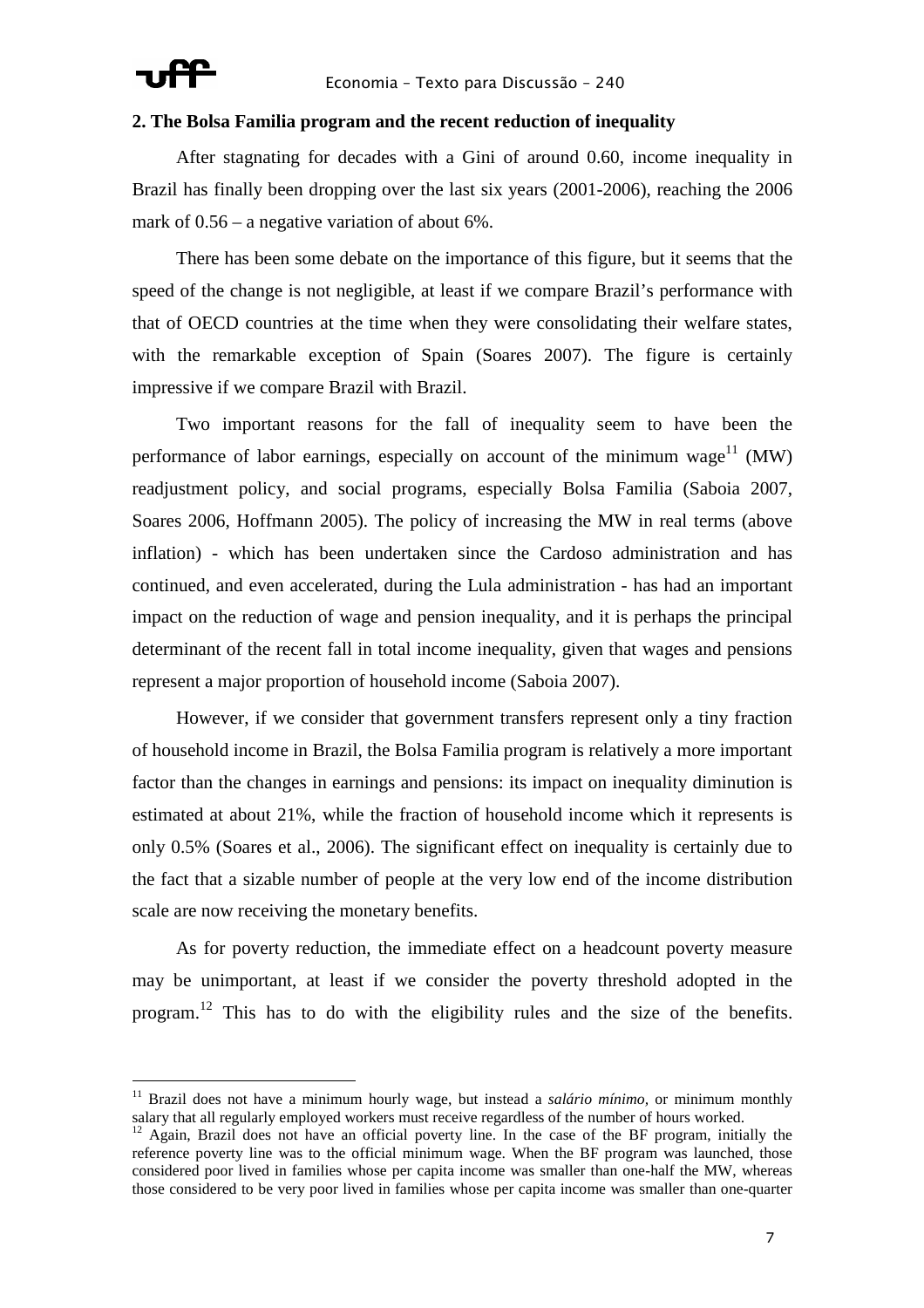

Typically, eligible families classified as "very poor" and "poor" receive income transfers in proportion to the severity of poverty and the number of children in the family, but the transfers are not enough to move people beyond the program's poverty line. It has however represented an important relief mechanism for *very poor* families and it may have significant effects on child malnutrition (Soares et al.,  $2007$ ).<sup>13</sup> Indeed, it has been estimated that around 87% of the transfers have been used by recipient families to buy food. (Duarte et al., 2007)

## **Table 3: Bolsa Familia: contribution to inequality and poverty reduction, and baseline impact evaluation - 2005**

| Fall in inequality (2001-2006)                     | 21%                                                   |
|----------------------------------------------------|-------------------------------------------------------|
| Fall in poverty (poverty gap measure)              | $12\% *$                                              |
| Fall in poverty (poverty severity measure)         | $19\%*$                                               |
| Expenditures on food, education, child clothing of | Increased**                                           |
| beneficiary families (OBF)                         |                                                       |
| Expenditures on adult health and clothing (OBF)    | Decreased**                                           |
| School attendance (OBF)                            | Positive impact on absence and dropout**              |
| Grade promotion in school (OBF)                    | Slower $**$                                           |
| Child immunization (OBF)                           | No significant impact**                               |
| Chronic infant malnutrition (height for age) (OBF) | Decreased only among 6 to 11 month-olds <sup>**</sup> |
| Acute infant malnutrition (weight for height and   | Decreased only among children up to 5 months          |
| age) (OBF)                                         | $old**$                                               |
| Adult labor force participation (OBF)              | Increased***                                          |

\*Zepeda, Eduardo 2006, Background research for 'Do CCT's reduce poverty?'. One pager # 21, September, International Poverty Center.

\*\* The figures come from a preliminary, baseline impact evaluation, undertaken by CEDEPLAR/UFMG in 2005 and sponsored by the Ministry of Social Development, the "Avaliação de Impacto do Bolsa Familia" (AIBF 2007), which compared the indicators of beneficiary and non-beneficiary families of equal socioeconomic standing. It is thus just a proxy of likely impacts of the program with the usual problems attached to this methodology. A thorough assessment is currently being undertaken by the Ministry of Social Development and IBASE. \*\*\*Data from the National Household Survey, 2006 PNAD (IBGE 2008b), confirmed the data obtained from the AIBF preliminary evaluation.

of the MW. However, the policy of readjustment of the real value of the MW might have prevented authorities from fixing the eligible per capita income in terms of a fraction of the MW.

<sup>&</sup>lt;sup>13</sup>As the study reports: "For the poorest five percent of the population... the transfers can represent 10 per cent of their total income. Thus, bottom-sensitive measures reveal a bigger impact than the headcount ratio. For example, in Brazil the poverty gap shows that Bolsa Família was responsible for a 12 per cent reduction in poverty while the poverty severity measure shows that it produced a 19 per cent reduction."(p.4)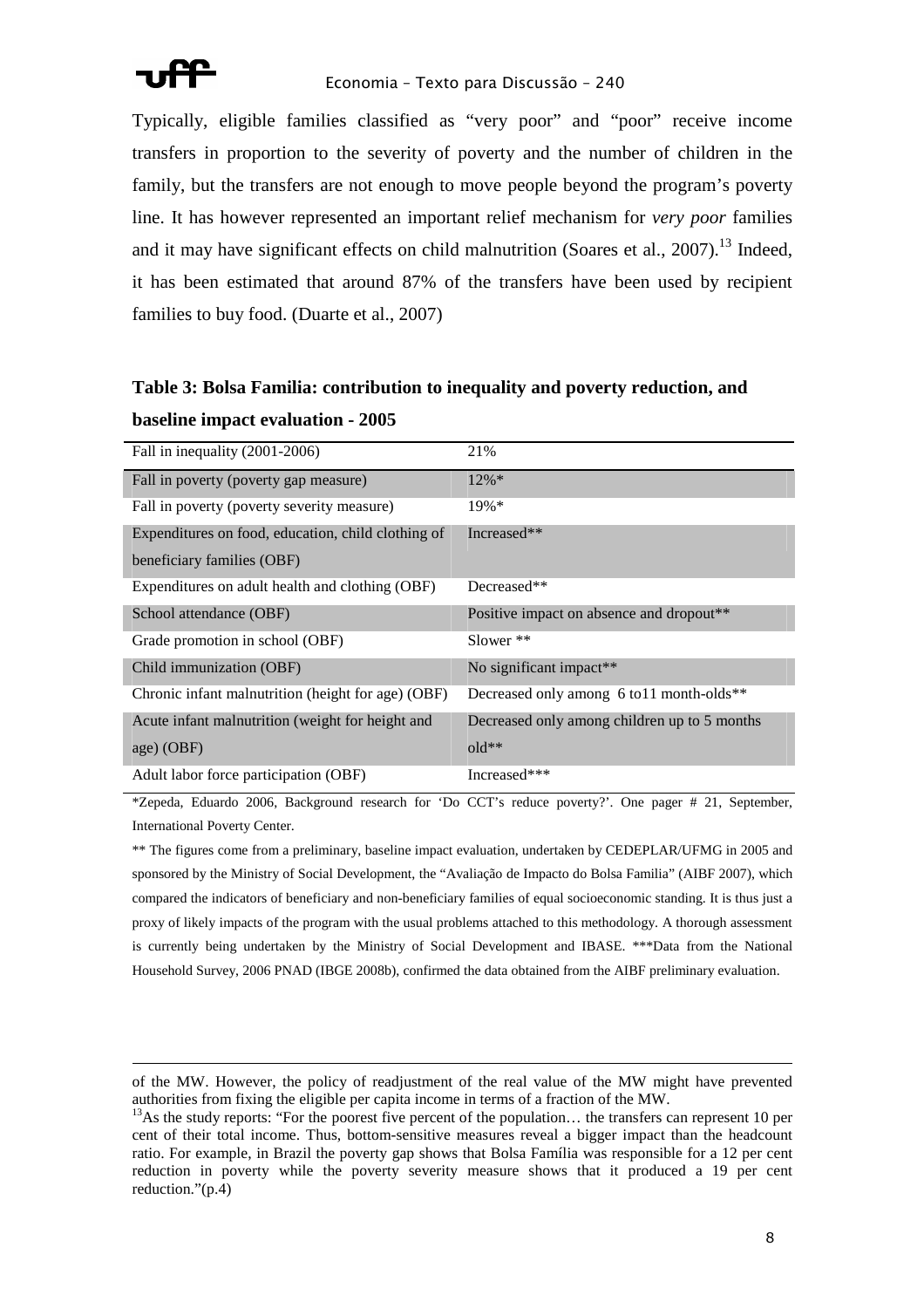The influence on the fall of inequality (in connection with the reduction of extreme poverty) has been widely heralded in the country and may be responsible for the huge popularity the program enjoys right now. Still, we may wonder whether inequality is going to keep decreasing in a sustained manner if the program is maintained, or even expanded to include 16- and 17-year-olds, as has been projected for 2008. We have reason to believe that this prediction is rather unlikely unless the program becomes more of an opportunity equalizing one.

### **3. Is the impact on inequality sustainable?**

Two rather contrasting stylized facts have attracted my attention recently, suggesting that the political economy behind the Bolsa Familia may be in trouble.

The first of these began to surface when a 2007 poll showed the popularity of Lula's presidency as well as his government to be very high (CNT/Sensus 2007). According to the poll, Lula's government had the approval of 65% of the population. While the approval rating among the other economic strata was well above 50%, among those who earned more than 10 MW – middle and upper class people previously generally not supportive of the president and his administration – surprisingly, 46% also approved of the government ('good' and 'very good' answers), while a full 70% considered Lula's government to be average or very good (in other words, less than 30% disapproved of it).

Although part of the strong support for Lula and his government might be attributed to the country's economic performance under his rule, the social programs, and Bolsa Familia in particular, are also part of the story.

The following figures give a hint of the association between the government's popular support and the Bolsa Familia program. According to another 2007 opinion poll, <sup>14</sup> among those in the adult population who had received BF benefits, 79.5% approved of the government; among those who had not but knew someone who had, 72.8% approved of the government; and among those who had not received it and did not know anyone who had, 46.1% also approved of the government. The last figure suggestively coincides with the percentage of the adult population earning more than 10 MW that approves of the government.

 $14$ <sup>14</sup> Encarte Tendências 2007.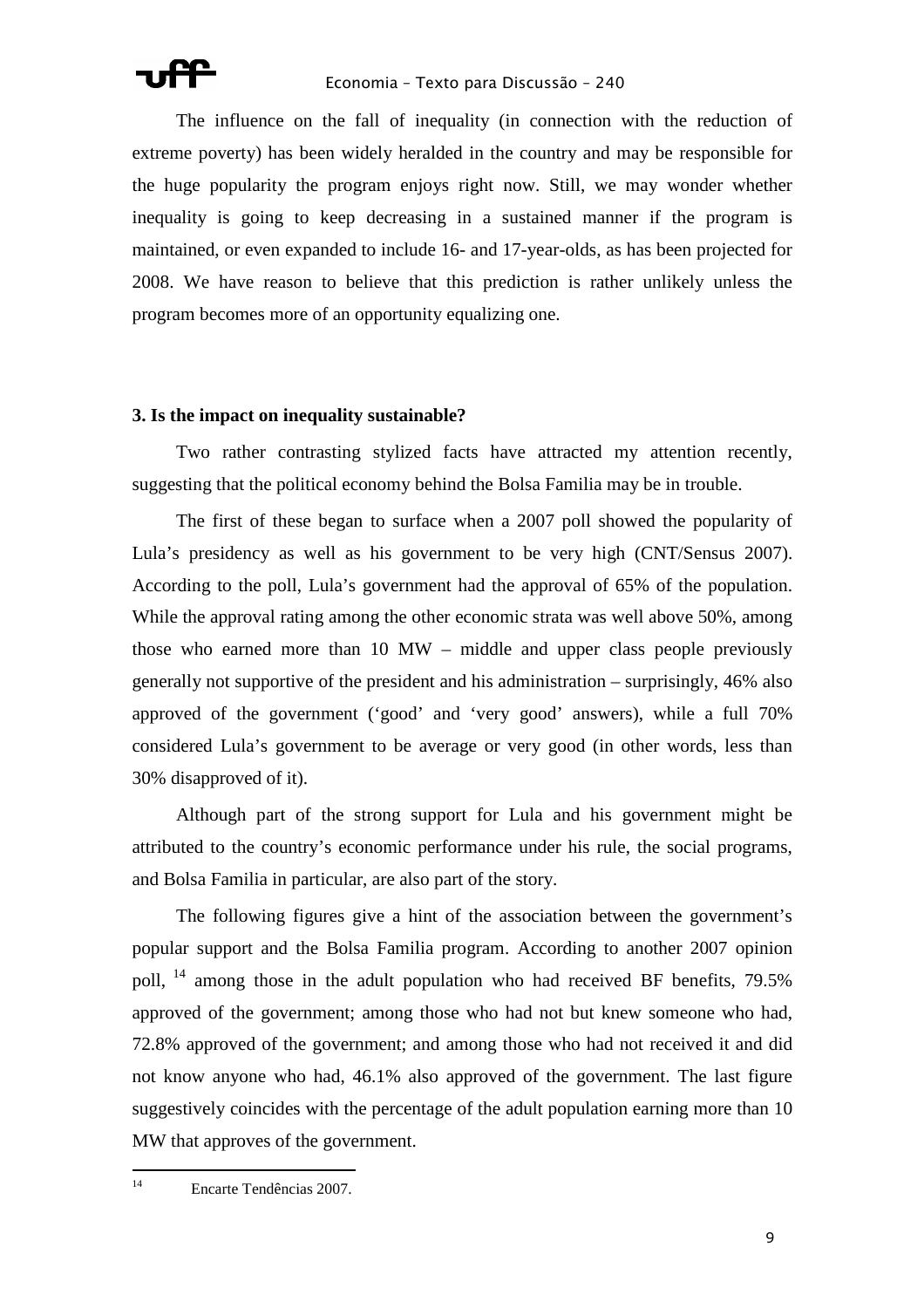

l

Now, I call this "fact", for which I have only indirect evidence, an expression of Brazilian "in natura" solidarism,  $15$  incidentally, a fact that has gone quite unnoticed in the analyses on government social programs.

The second fact emerges from the mounting criticisms the program has received, especially from the media and from opposition party leaders, as well as more concrete threats to its financial stability. These have ensued after the announcement of future expansions of the program.<sup>16</sup>

The arguments that have appeared in the media are diverse and not entirely congruent. Op-ed pieces, letters to the editor and "investigatory press" usually ask for more efficiency in the program (more monitoring activities to prevent leakage and to make sure that the conditions are being abided by). But they also often convey the notion that the program is crowding out public education spending and thus should give way to it. $17$ 

Another line of objection is that the program is "assistentialist" and as such will increase poor people's dependence on the state (instead of encouraging responsibility and autonomy). Quite surprisingly, this position has recently been taken up by the Catholic Church's "Social Pastoral" (a progressive branch of the Church that is very active in poor communities in the country).<sup>18</sup> This line of "moral sentiment" argument sometimes has been reinforced by economic arguments to the effect that the program should invest more in so-called "exit doors" to be economically effective. Actually,

<sup>&</sup>lt;sup>15</sup> Successive polls were published while I was writing this article and they all showed Lula's popularity on the rise, across all income and educational strata. A February 2008 poll, conducted by CNT/SENSUS (CNT/SENSUS 2008), showed that among the middle and upper income classes, Lula's approval reached an unprecedented level of more than 50%, and among those with a college degree, the approval also was an unprecedented 57.4%. The approval was very high among the less educated and poorer, reaching 81.4% among those earning less than one MW and 74.5 % among those with less than four years of schooling. A last opinion poll by IBOPE in March 2008 showed Lula's approval to be at around a peak of 73% and his government approval to be at an unprecedented 58% of the population.

<sup>&</sup>lt;sup>16</sup> In 2007, the government announced its intention to expand the program to include 17- and 18-year-olds of the beneficiary families, responding to the high levels of school dropout that has been detected among teenagers.

 $17$  This opinion has often been voiced by the editor of the main newspaper in Rio de Janeiro, Ali Kamel. Recently, he reaffirmed his viewpoint by denouncing that BF recipients were buying home appliances and concluding that the government instead of giving them money should invest in schools. In O GLOBO 2008.

<sup>&</sup>lt;sup>18</sup> The chairman of the "Comissão Episcopal Pastoral para o Serviço da Caridade, da Justiça e da Paz" (Episcopal Commission for the Charity, Justice and Peace Service), Dom Aldo Pagotto declared so during a press conference of the Brazilian National Bishops National Committee (CNBB). See AGÊNCIA BRASIL 2006.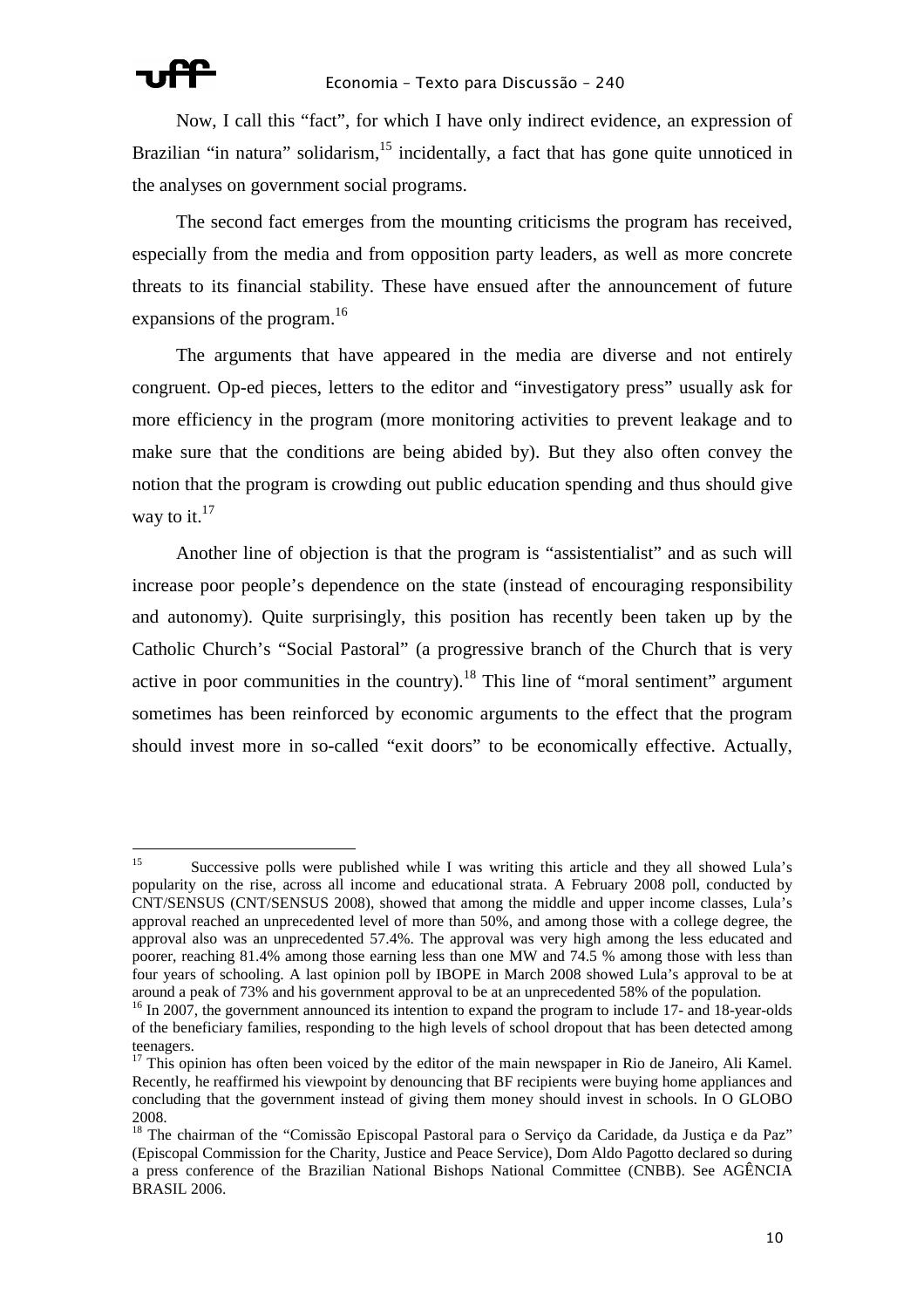among the defenders of the program's philosophical orientation, there is a sense that the issue of the exit doors is a critical one.<sup>19</sup>

A further line of resistance, usually voiced by opposition leaders, advances the political argument that the program is basically motivated by Lula's and his Workers Party's desire to remain in power and win the next 2010 presidential elections.

All these propositions are of course open to empirical investigation and may challenge the policy to varying degrees. For example, the question regarding the true motivation behind government policies may be important to the extent that the motivation itself introduces problematic practices in the policy design, implementation and monitoring. Thus far, however, there is no evidence of a clientelistic distribution of the grants by the central government – the design, implementation and monitoring of the program include many checks and abundant public information, the implementation and monitoring being strongly decentralized. Evidence supporting some of the other criticisms is far from conclusive. In some cases it is not even sufficiently clear what should count as evidence, as is illustrated by the debate over the efficiency of the policy (I address this point in the next section). In other cases, such as the fear that the program is creating dependence, recent data from a National Household Survey show that the labor market participation rate of adults is bigger among recipients of benefits than among the rest of the adult population. But the insufficiency of exit doors is generally acknowledged as a drawback. In any case, except for the "crowding out" argument (I turn to this in Section 6) and the "political manipulation" argument, the criticisms per se can be seen as potentially constructive.

However, more concrete threats to the program's continuity came up recently when a government proposal was rejected in the Senate related to the continuation of a compulsory contribution (the CPMF<sup>20</sup>) that provided an important part of the funding for Bolsa Familia and also important public health programs. At the time of the Senate rejection, it was estimated that the elimination of the contribution would represent the loss of over US\$ 20 billion, or 10%, from the social budget.

<sup>&</sup>lt;sup>19</sup> See, for example, an interview given by economist and demographer Eduardo Rios-Neto, of Minas Gerais Federal University, the coordinator of the AIBF (2007) study, for the newspaper *O Globo*, 29 March 2008.

<sup>20</sup> CPMF stands for *Contribuição Provisória sobre a Movimentação Financeira* (Provisional Contribution on Financial Movement). Created originally as a provisional tax in 1993, the IPMF, and then recreated as a contribution in 1997, the CPMF became more "permanent" since 1999. Before its repeal, the rate was 0.38% of all withdrawals or transfers from bank accounts. It was established to fund current public health expenditures, social security and the "Fundo de Combate e Erradicacao da Pobreza" (Fund to Combat and Eradicate Poverty), which is the major source of funding for the BF program.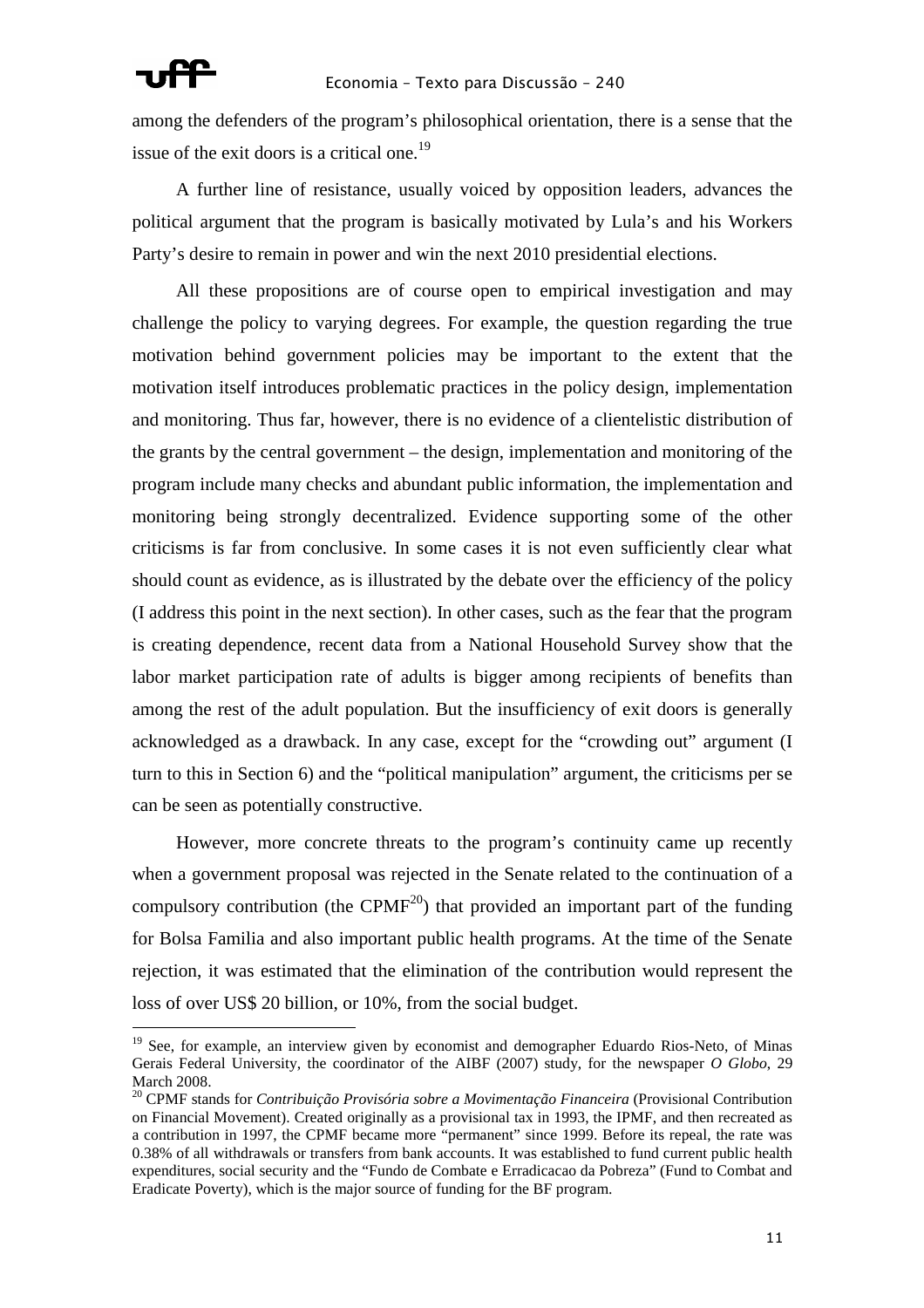The event was a most dramatic one, as many issues were involved. On the occasion, government officials remarked that the tax cut could jeopardize the expansion of the exit doors to the social programs. They also noted that since the rejected tax fell virtually on all financial movement in the country, its suppression would mean the loss of an important means for effective control of tax evasion, which is very high in the country.

The opposition party leaders, in turn, replied that the government is big and inefficient, and that more efficiency would save it the resources needed for the programs. They also insisted that the revenue from the contribution was prone to political manipulation: it was being spent mainly on programs intended to boost the Workers Party's electoral performance. And finally, they stressed that the tax is regressive. Incidentally, the issue of tax regressivity (quite unprecedentedly) occupied significant space in the main newspapers of cities such as Rio de Janeiro and São Paulo.

An assessment of these arguments at their face value shows that at the time of the senators' decision, there was hardly any other feasible way of replacing the lost revenue, thus posing a threat of stagnation to existing social programs and ruling out planned expansions.<sup>21</sup> The question of whether or not a set of other measures might in the future compensate for the tax change is immaterial for the point here, as in the debate *no such alternative was publicly aired by the senators of the opposition coalition* – except for the rather vague and insufficient recommendation of austerity – to fill the sizable financial gap left by the end of the contribution.

As for the claim regarding the obvious electoral appeal of the program, it was remarkable that two of the likely presidential candidates from the main opposition party (the governors of São Paulo and Minas Gerais) publicly supported Lula's proposal to extend the tax, defying their own party leaders and colleagues in Congress. As possible future presidents, they were clearly not interested in burning the bridges to a certain political winner, i.e., social programs (nor of the prospect of losing federal revenue sharing to support state programs).

Finally, concerning the true claim that the tax is regressive, it is not at all clear that in the Brazilian context this has ever counted as reason enough to do away with a tax, since the tax system is largely based on (typically regressive) indirect taxes and so

<sup>&</sup>lt;sup>21</sup> However, positive prospects for economic growth, raising some other tax rates and stronger tax collection measures may help fill the gap. The basic problem remains the limited predictability of these other sources of funding.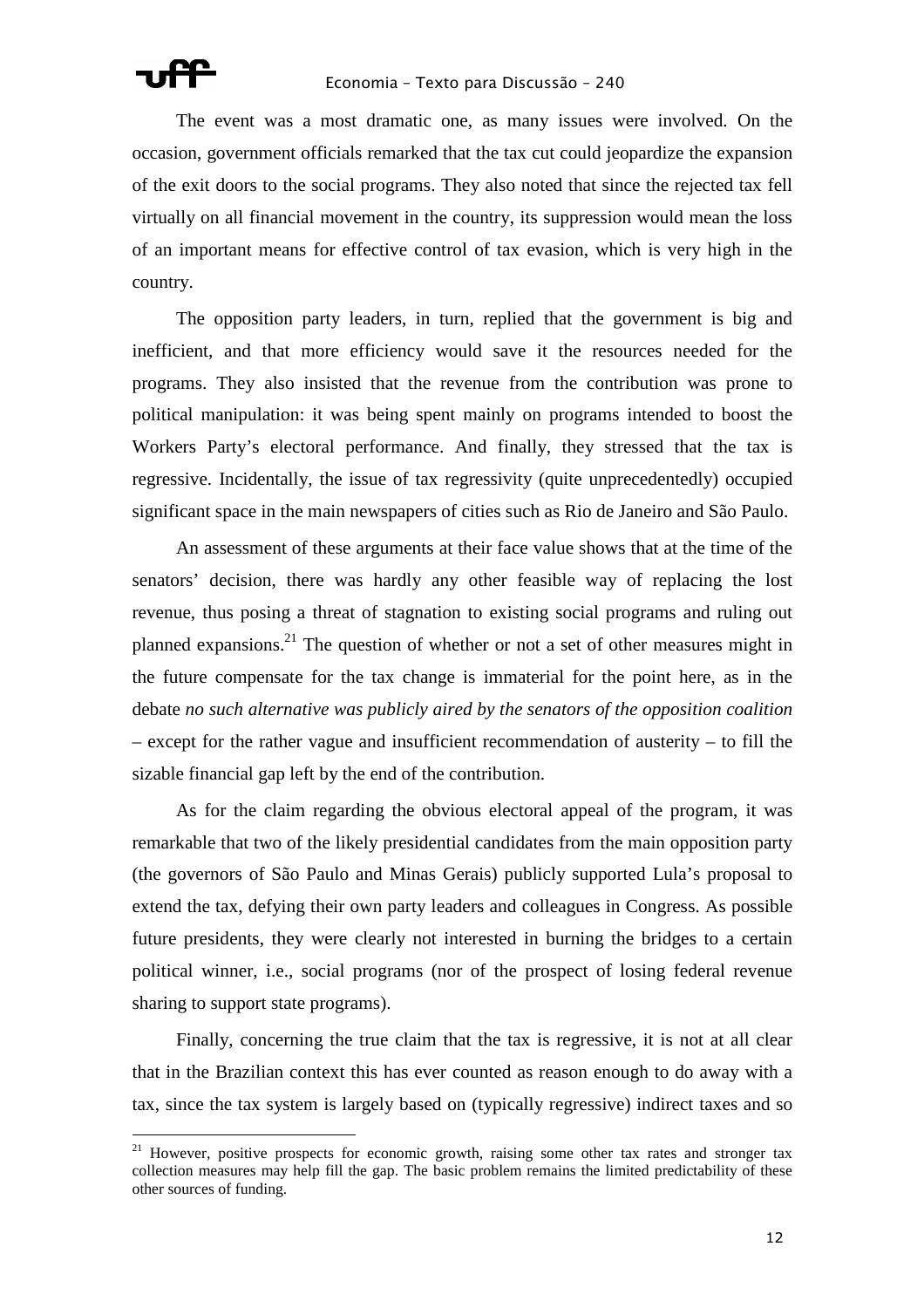

far nobody has seemed to care much about this.<sup>22</sup> There has been talk about tax reform<sup>23</sup> but not even the leftist Workers Party is advancing a proposal to make the system more progressive, let alone the centrist Brazilian Social Democratic Party (PSDB, the main opposition party).

If the CPMF was revoked irrespective of the inexistence of a short-term alternative and an electoral rationale, and in spite of a general unconcern over the regressivity of the tax system, then what is the rationale behind it? The answer may be in the distributive tension the contribution hid, the confrontation between symmetric expectations and interests. $^{24}$  This is my second stylized fact. The debate over the CPMF was for a while the battlefield where Brazilian distributive conflict took place. The sensed (yet not fully declared by participants) opposition is one between the interests and expectations of beneficiaries of social programs and those of taxpayers (and some tax evaders).

In a comparison of the two stylized facts – Brazilian solidarism and the distributive tension –the question arises whether the tax struggle presages a reversion or saturation of the previously detected Brazilian solidarism, and thus challenges social programs in an important and more permanent way. In Section 4 I examine the BF program's potential for exploitation (the risk of lacking solidarity), and in Section 5 the chances for improvement (the likelihood of its gaining increasing or at least stable support). My central hypothesis is that the process of tax preference formation is at least partly affected by the social programs and their peculiar pedagogy.

## **4. Potential for exploitation: the efficiency, redistribution, and autonomy paradoxes**

I now consider the Bolsa Familia's basic institutional features as an income redistribution policy –targeting the poor and the education and health preconditions – to reflect on their influence on the program's stability via the 'political economy' connection.

 $\overline{a}$ 

 $22$  Indirect taxes account for about 50% of the total taxes collected in Brazil.

<sup>&</sup>lt;sup>23</sup> Actually, a proposal has been sent to the Parliament by the government in the aftermath of the CPMF overturn but is still awaiting deliberation.

<sup>&</sup>lt;sup>24</sup> It should be added that in an interview published in O Globo, 19 May 2008, entrepreneur Paulo Skaf, chair of the powerful FIESP (São Paulo Federation of Industries), the association of São Paulo's industrial entrepreneurs, declared that he openly had lobbied for around 6 months at the Senate for the overturn of the CPMF.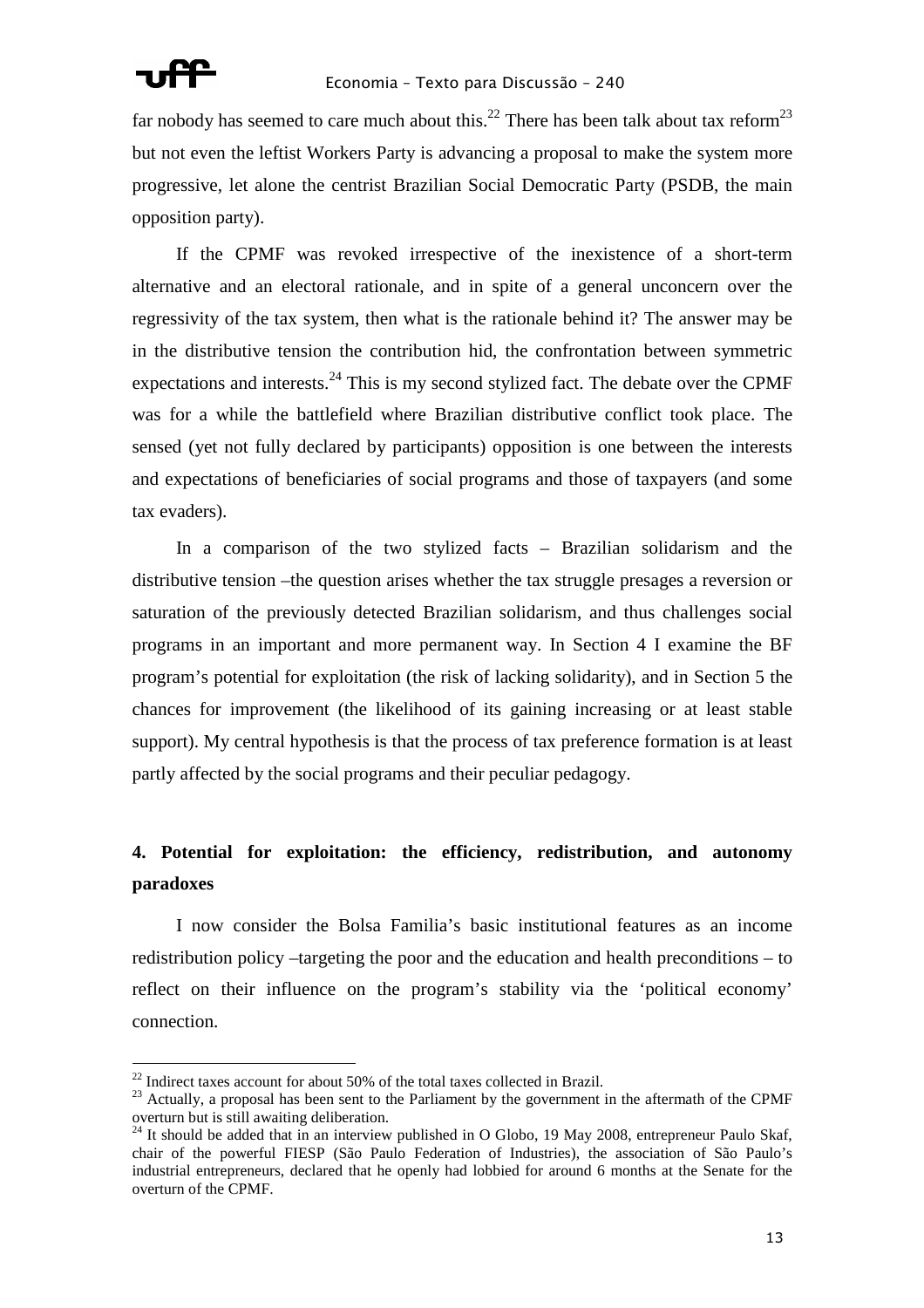

### *Targeting*

 $\overline{a}$ 

A perfectly targeted program is one that transfers resources to all the eligible people and to them only. This is the primary definition of efficiency of targeted programs. However, in practice this result is never achieved and decision makers face a choice between leakage or exclusion, or a combination of both.

This familiar fact about transfer programs calls for a secondary definition of efficiency. Predictably however, whatever the secondary definition of efficiency is chosen, problems of equity seem unavoidable.

If decision makers choose to minimize the inclusion error (leakages), they may face a much less extended program than would otherwise be the case (thus incurring the exclusion error), a paradoxical result in view of the goal of eliminating poverty.<sup>25</sup> If instead they undertake to minimize the exclusion error, they take the road of expanding the program and face the risk of including some ineligible people. They may also try the road of moving to the perfect target and then spending money to maintain a reliable cadastre of all eligible people, but then money that could otherwise have expanded the program will be diverted to administrative expenses.

So from the point of view of equity, the choice of a practicable secondary notion of efficiency is non-neutral.

According to Soares et al. (2007), the Bolsa Familia has an inclusion error of around 49%. However, most of these people are only slightly above the program's poverty line: according to recent estimates based on the 2006 PNAD (IBGE 2008b), the average monthly income of recipient households is under one-half the minimum wage. BF exclusion error is nonetheless 59%, which is a conspicuously high figure.

Compared with similar programs, particularly the Mexican "Oportunidades", the Brazilian program has a larger inclusion error, but conversely a much smaller exclusion error, possibly because it is also a much larger program than Mexico's (Soares et al. op.cit.).<sup>26</sup> Still, considering its twin objectives of poverty reduction and breaking the poverty cycle, the program has an overly high exclusion error of 59%, according to the

<sup>&</sup>lt;sup>25</sup> Inclusion error is calculated as the ratio of the number of non-poor beneficiaries to the total beneficiary population, while the exclusion error is the ratio of the non-beneficiary poor to the total poor (Soares et al. 2007).

<sup>26</sup> The BF transfers income to some 11 million families (around 45 million people), whereas Oportunidades reaches 5 million families. See Oportunidades 2008 for more information on the latter program.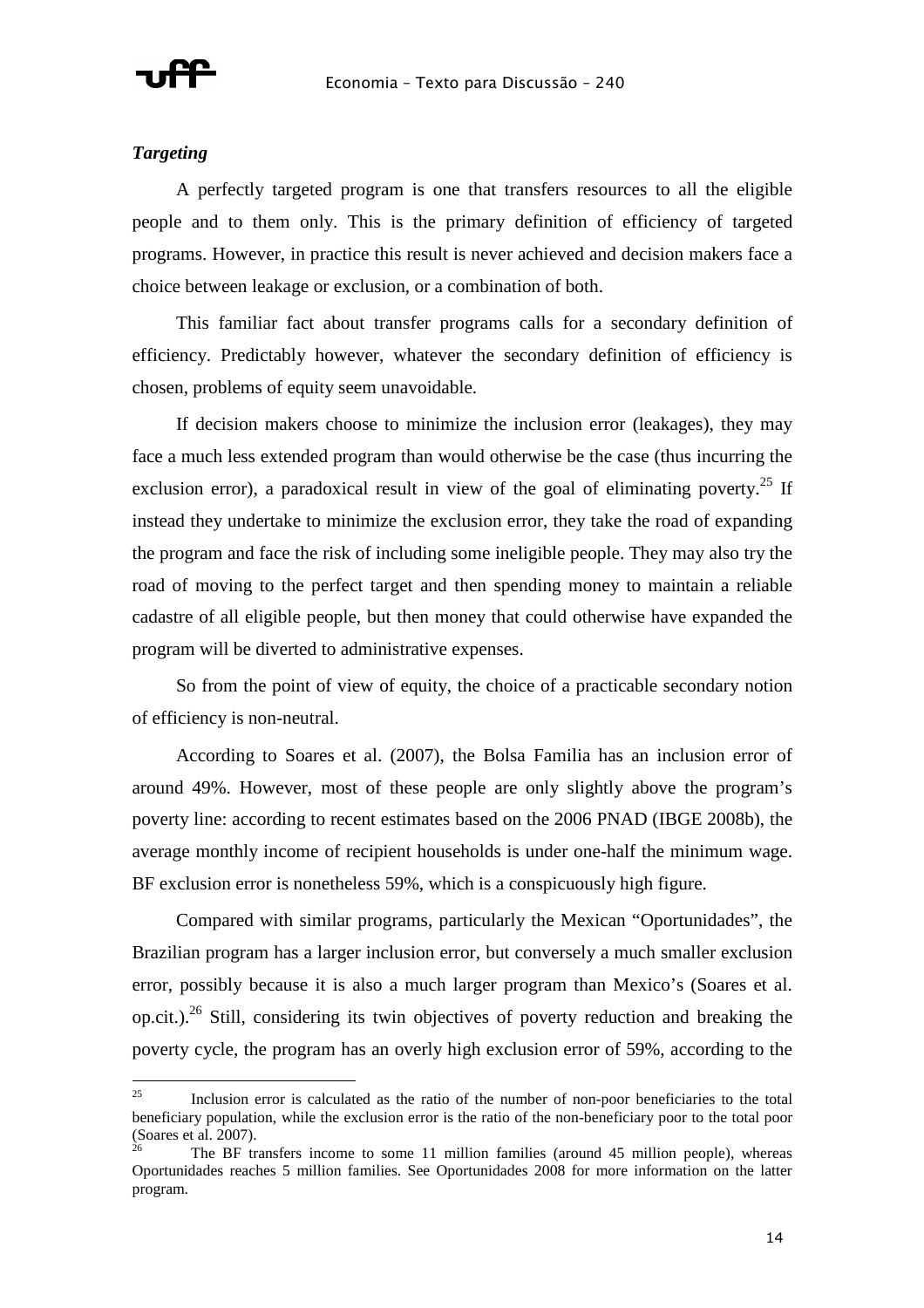

estimates of Soares and his coauthors based on the 2004 PNAD, or 46% according to the preliminary results of the 2006 PNAD (IBGE 2008).

The very nature of the program may have something to do with this disappointing result.

A mix of reasons may be involved. To begin with, for the program to reach the targeted people, it is necessary for them to show up and declare their poverty to the local government. In many cases, these people do not have enough information on their rights and how to get the money. Paradoxically, it is probably the poorest that are hardest to reach by the policy that targets them. In other cases, some of the eligible people would rather avoid the stigma of living on welfare benefits - the fear of longterm dependence seems quite real, considering that the program has not been able to guarantee access to the exit doors in any important fashion. A third cause is the errors in the list of beneficiaries, which is based on a mix of direct information provided by local governments and treated statistical information provided by the IPEA (Institute of Applied Economic Research, a governmental public policy think tank), which may not be eliminating the opportunities for patronage at the local level. A final reason is, quite unsurprisingly, budgetary constraints.

Still another shortcoming related to the program's design is precisely the fact that if it is mainly driven by poverty *relief* concerns, it may face continuing budget pressure. The point is of course an empirical one, and open to further testing, but quite plausible, and in view of the recent tax debate in Brazil, quite likely. The idea is that targeted programs may tend to reinforce attitudes that weaken solidarity instead of strengthen it. The link is people's willingness to pay taxes to fund the programs.

Arguably, there are many factors determining people's willingness to pay taxes. These can be simplistically described as a mix of self- and other-regarding motivations, a mix which indirect evidence seems to support in the case of Brazil, as noted in Section 2. The point is that this mix may be affected by the philosophical orientation of a social policy and may later affect the effectiveness of the policy.

In other words, the social policy *style* is not neutral when it comes to preference formation; it may and probably does impact people's attitudes and revealed preferences. If this is so, targeted social policies may weaken people's willingness to pay taxes through their in-built segregation principle, according to which "Some will pay but others will benefit". If the policy is perceived in this way, it will have to rely on very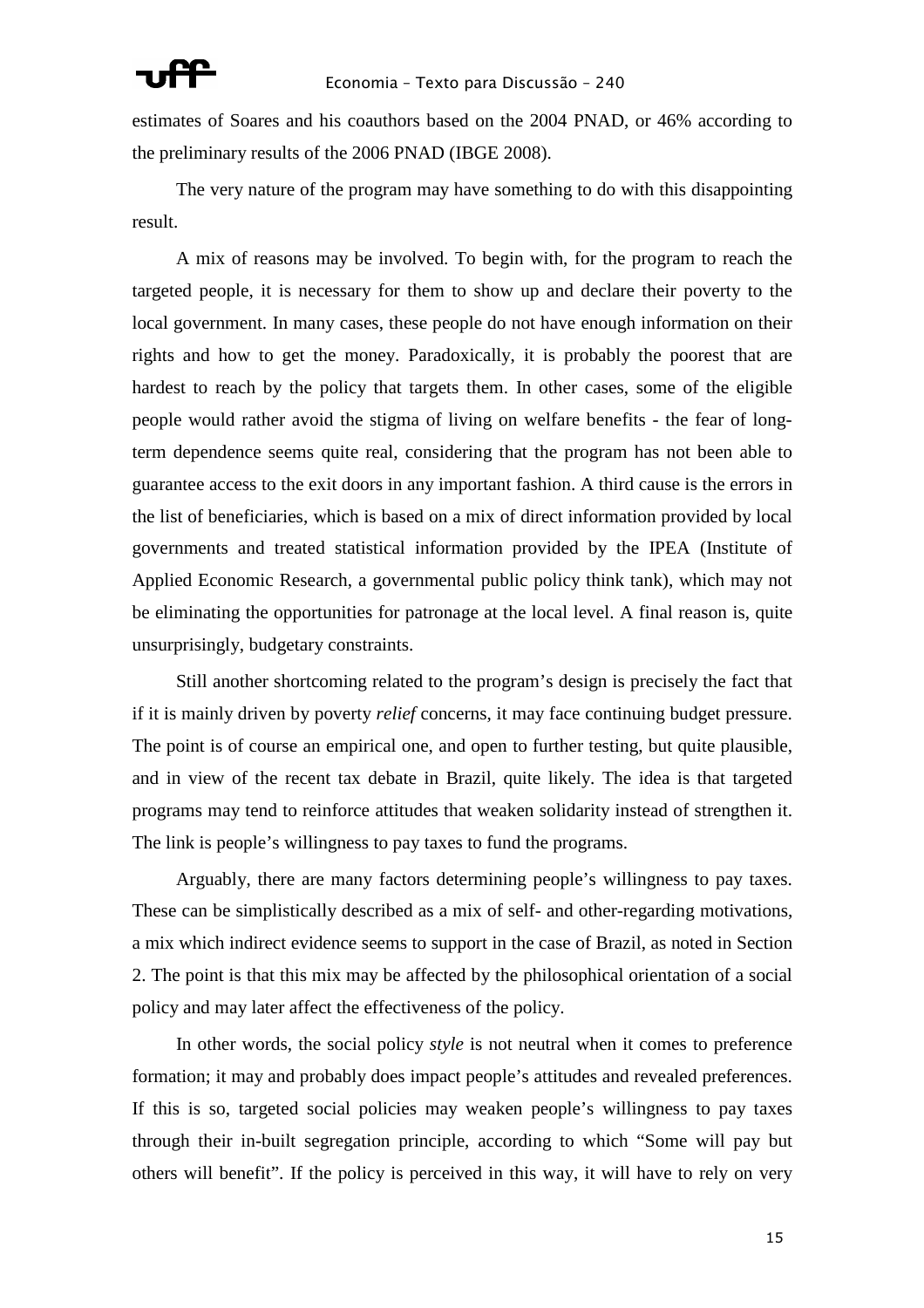

l

strong (almost irrational) solidarity, which it undermines by reinforcing segregation. This idea does not presuppose that people are by nature narrowly self-interested, but rather that solidarity requires at least a sense of identification, or sympathy – as Adam Smith and David Hume would put it – with beneficiaries, which is endangered by segregation. If this is so, the result may be the well-known paradox of redistribution, evidence for the existence of which has already been extensively reported: $27$ redistributive income policies tend to redistribute less than universal policies might do because there tends to be less to be redistributed.

As seen, public discussion in Brazil may be showing signs of a negative attitude towards expansion of the social budget. The mentioned mounting criticisms of the projected expansion of the Bolsa Familia program, and the Senate's ending of the CPMF have in this sense been quite clear signs. Some influential experts on social policy have been arguing for more efficiency in the canonical sense: that the BF program should deliver better poverty relief results for the money spent, *on a given budget*. This recommendation has also on occasion translated into a proposal to deepen the targeting strategy, i.e., to changing the universal character of public education and health provision into a program targeted at the poor (actually, the beneficiaries of the Bolsa Familia), basically by channeling these services to these people.<sup>28</sup> An exclusive focus on the logistics, however, may be missing the point that the budget *is not given*, but endogenous to the policy orientation.

Yet it is clear that if the program is to be kept, it should be expanded for equity reasons at least: besides including 16-17 year-old offspring of beneficiary families, it should also include the wrongly excluded people, considering that this is not a matter of simply eliminating inclusion errors and increasing expenditures on a more reliable cadastre, on account of inevitable tradeoffs. But not only for equity reasons should the program be extended. For if it is to be faithful to its explicit objectives, namely, poverty

<sup>&</sup>lt;sup>27</sup> Korpi and Palme (1998) stress coalition formation and the definition of interests as being conditioned by institutional characteristics of welfare states, in particular, whether they rely on targeted or universal policies. They found supporting evidence for this hypothesis in the OECD countries. See also simulations of endogenously generated budget constraints under targeted and universal policies showing that the budget available for redistribution tends to be less under "targeting the poor" policies, in Gelbach and Pritchett (1997).

<sup>28</sup> This idea was proposed in a workshop on income distribution that took place at Universidade Federal Fluminense in 2007, by economist Ricardo Paes de Barros, one of the most important social policy experts in Brazil and a former Social Policy Director of IPEA. See also Carvalho (2006), a collaborator of Paes de Barros, for arguments in this sense.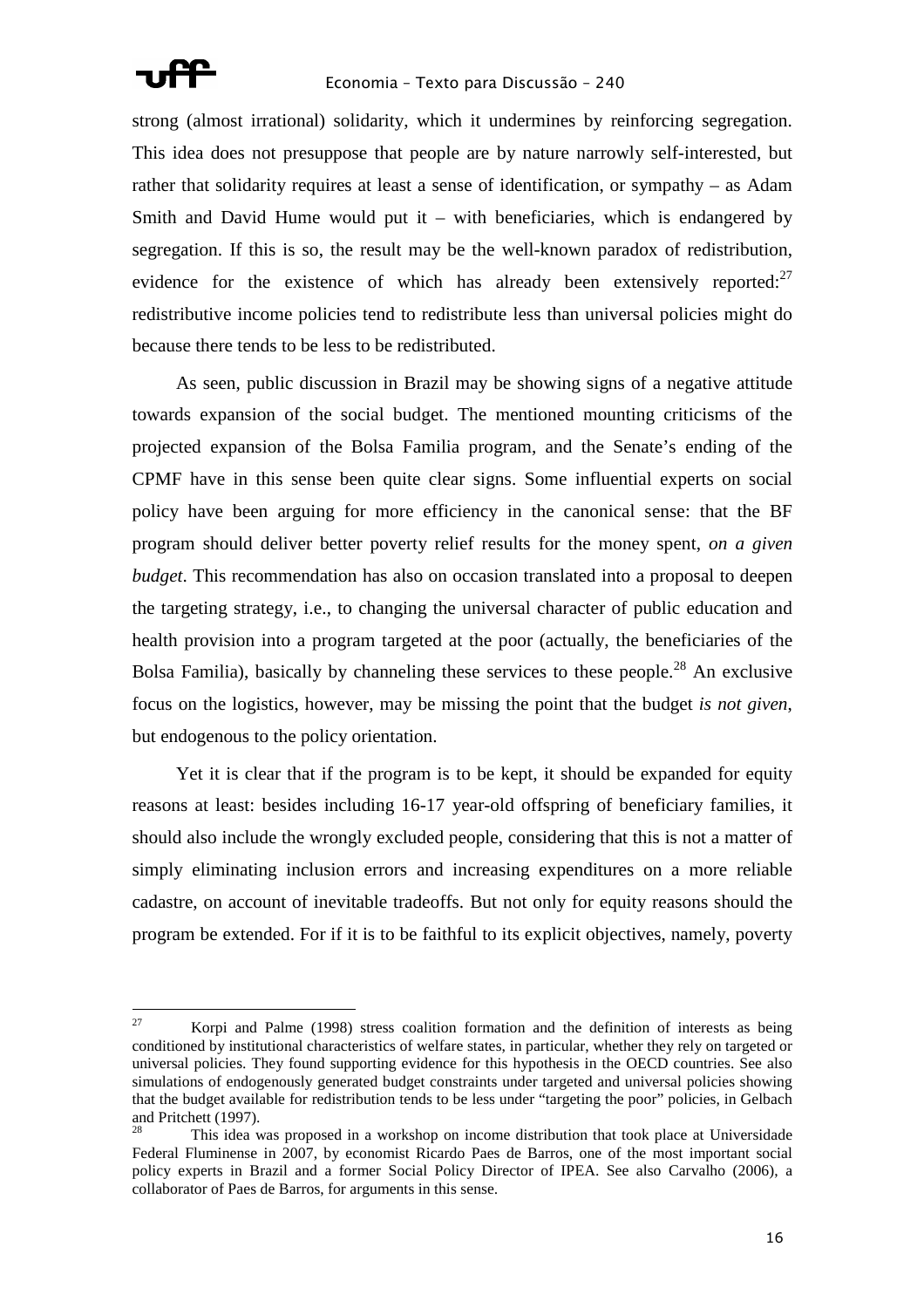relief *and* interruption of the poverty cycle, much more money should be invested in the crucial provision of services.

Thus far, however, there has not been any important expansion of education and health services in association with the BF program. Actually, most of the funding is devoted to the cash transfers and around 10% goes to cover administrative costs and other expenses, a small fraction of which is estimated to be earmarked for the expansion of services and complementary actions. Expansion is much needed if one takes into consideration that social service systems function quite precariously in Brazil, facing problems both of quantity and quality.

### *Conditions*

l

An important trait of the Bolsa Familia is the conditions. Families are eligible to receive the stipend on the condition that their 6-15 year-old children attend school and their infants and pregnant women participate in health related services. These were added, as in many new generation income transfer programs, as a way of ensuring exit doors.

Of course, the effectiveness of the conditions is contingent on these services being available and having good quality. A quick look at some of the basics of education and health services in Brazil shows, however, that service provision is critical.

To begin with, public provision of education and health is open to everyone, not only the poor. However, as the systems have headed towards universal access over the last four decades, the quality of the basic services provided has dropped and the middle classes have opted out, causing the systems to fall into further trouble and contributing to aggravate social inequality.

Hence, although the country is approaching true universal primary schooling, the end product of the Brazilian education pipeline is substandard. In the 2006 PISA exam, Brazil ranked 52nd out of 57 countries.

The public system where most poor children are enrolled is in dire straits: public schools perform poorly on average, lacking infrastructure and well-trained teachers,  $^{29}$ paying school teachers notoriously low wages, and having very short schooldays (4.2

 $29$  São Paulo is the richest state in Brazil, but 60% of its schools have important problems of physical infrastructure, as recently reported by the state's secretary of education, Maria Helena de Castro Guimarães. See Folhaonline 2008. Most Brazilian school teachers with the public system do not have a college degree.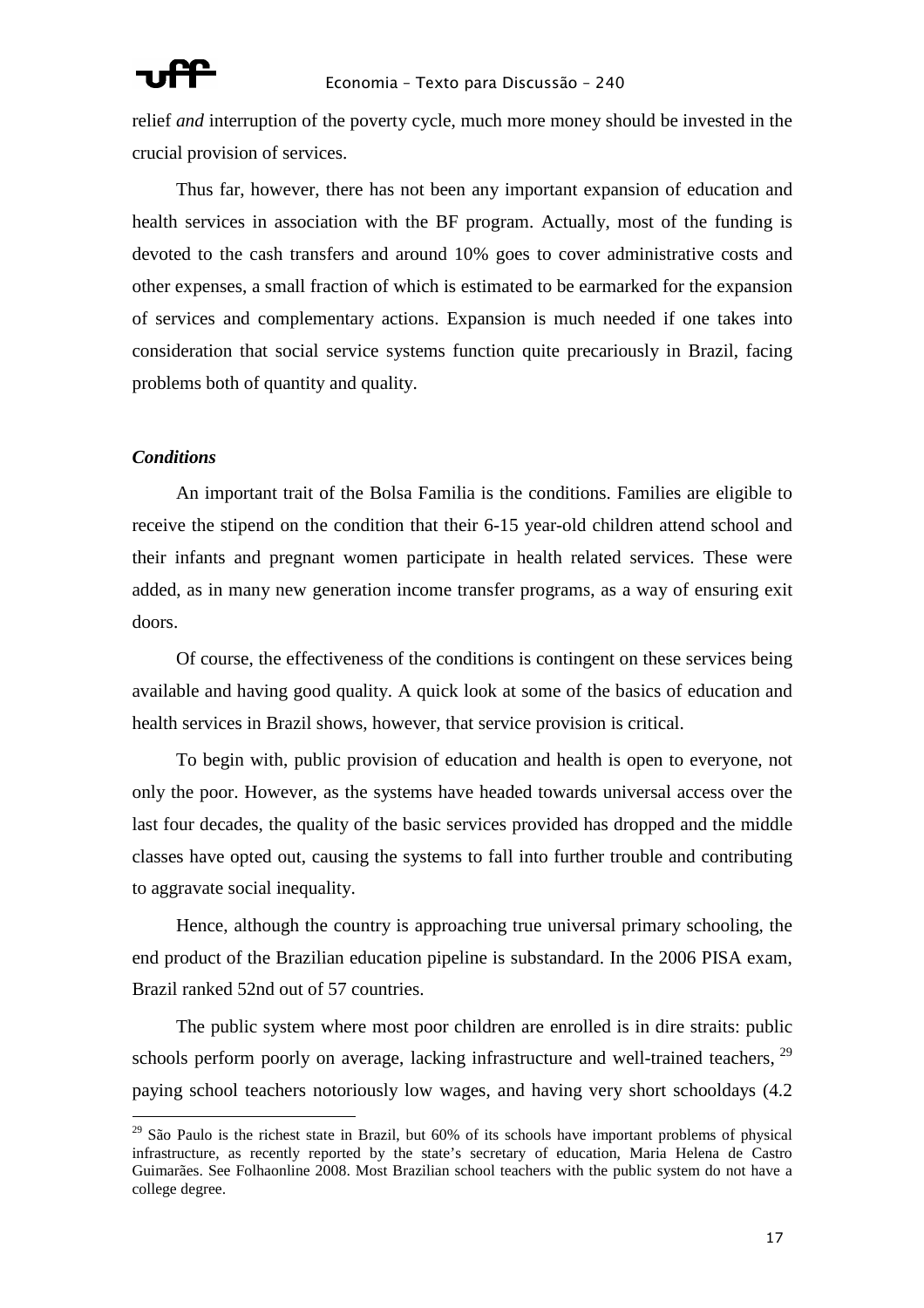hours a day on average at the basic level)<sup>30</sup>. Public investment in education is thus rather low: the figure for public expenditure is a mere 3.9% of GDP, the smallest expenditure percentage in the OECD and partner countries universe. While per capita public expenditure on education is US\$ PPP is 1,303 per year, the comparable figure for the 30 OECD countries is US\$ 7,527.<sup>31</sup>

The same is true of the health system. It has undergone a major restructuring since the 1988 Constitution, and the decentralized model which has been adopted ever since is considered paradigmatic. However, the amount of money devoted is far from what is needed: although the country spends around 8.8% of GDP on health (not far from the average of the OECD countries  $-9\%$ ), the current per capita health expenditure amounts to about one half of the comparable figures for OECD countries, around US\$ PPP 1,500 in  $2004$ <sup>32</sup> Besides this, the system is deeply segmented. Households fund almost half of what is spent on health in the country:  $33$  considering the high levels of income inequality, health provision ends up perpetuating inequalities instead of compensating for them. Public provision is thus conspicuously insufficient. It is widely acknowledged that the basic health system needs urgent investments to cope with the existing (and increasing) clientele. Actually, public investments in health provision were the main victims of the recent elimination of the CPMF tax, as more than 50% of the revenue raise was earmarked for health programs.

In short, social services are overcrowded and precarious, obviously unprepared to offer a credible hope of emancipating future generations from their families' poverty. In fact, sadly but unsurprisingly, the first assessments of school indicators of recipients of the Bolsa Famila program have shown that although school attendance is high among these families' children, school performance remains very low. (Soares et al. 2007)

This piece of evidence makes one wonder about the actual rationale behind the conditions of Bolsa Familia. Are they supposed to allow people to become autonomous, i.e. not dependent on welfare benefits, and capable of making meaningful choices related to their well being? Or are the conditions being imposed just on a "no free

 $\overline{a}$ 

<sup>&</sup>lt;sup>30</sup> Incidentally, the combination of low benefits and short schooldays is probably behind the still high labor market participation rates of children and adolescents living in beneficiary households. According to IBGE 2008b, this participation was more than twice as great as that of children from families not enrolled in social programs (14.4% versus 6.5%, among children between 10 and 14 years old).

<sup>&</sup>lt;sup>31</sup> OECD 2007. The figures are for 2004.

<sup>&</sup>lt;sup>32</sup> See OECD 2007b and WHO 2007. The OECD countries' figure is for 2006.

<sup>33</sup> See WHO 2007.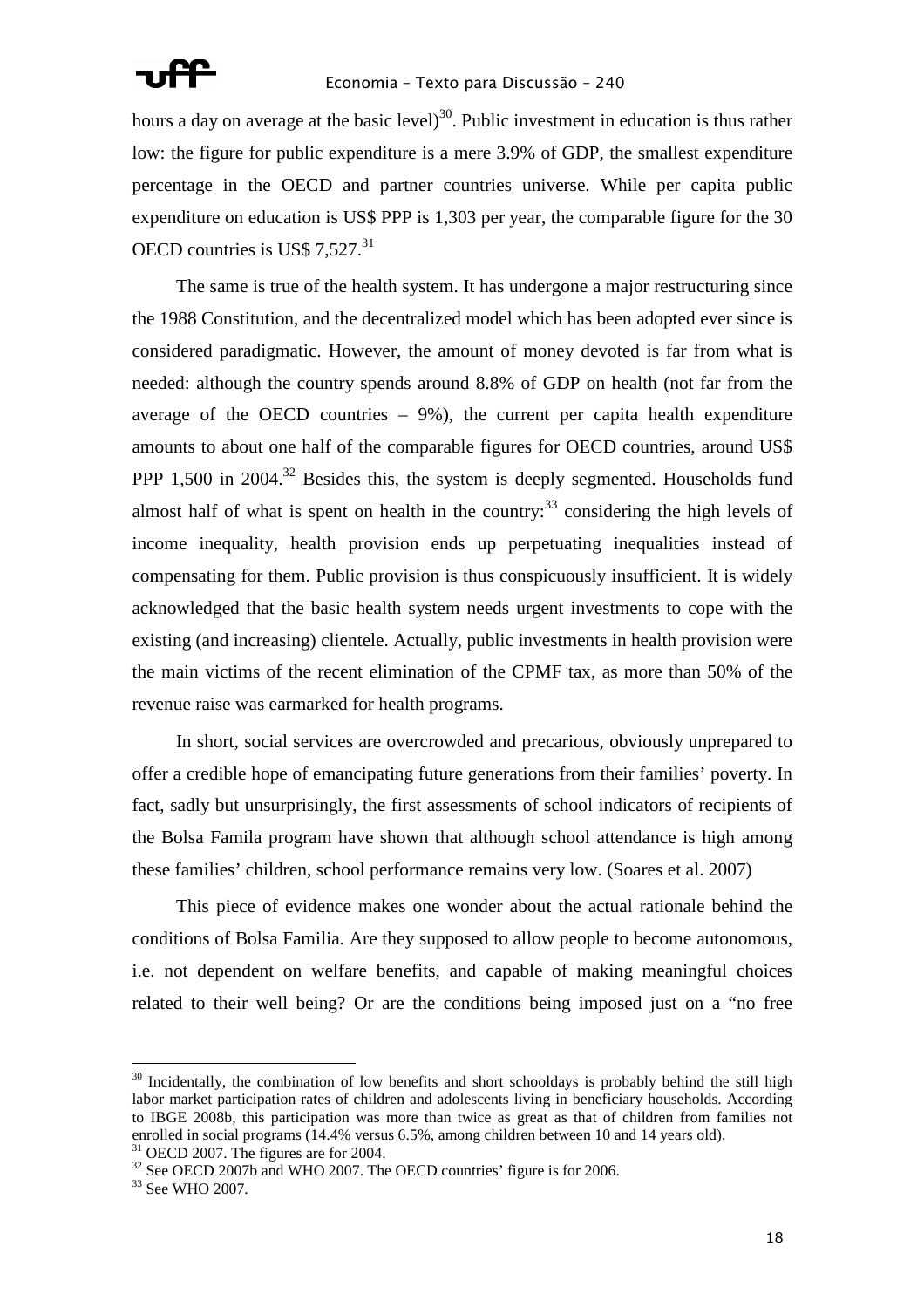l

lunch" basis? The difference is not negligible, especially if one is interested in social policies that are also instrumental to development.

These two rather different points of view have appeared in Brazilian public debate. Some of the influential experts insist that the conditions stem above all from the "no free lunch" principle: a benefit is exchanged for a sacrifice.<sup>34</sup> Therefore, they insist that the government should monitor the conditions more tightly, and eventually exclude the non-complying families. Others note that people's possible noncompliance may be due to the precariousness of the services,  $35$  so it is to some extent based on sound reasoning. The government has hesitated between the two positions above, and under media pressure, all things considered, has decided to enforce compliance, cutting the benefits altogether after giving families four chances (if the family does not comply with the condition for five consecutive periods the benefit is canceled). This has resulted in the first massive cancellation of benefits since the program was launched, in September  $2007<sup>36</sup>$  To achieve this, the government has had to significantly increase the budget devoted to monitoring. But the crude fact remains that the social services are faulty on many counts, and so regardless of officials' stated intentions that the conditions are there to help create future capabilities and autonomous choices, compliance with the conditions cannot help having a heteronomous character: people comply mainly for fear of losing the benefits, not based on an informed choice of the capabilities they (and their children) can acquire.

In short, from a development point of view the situation is dramatic (although from a "no free lunch" perspective, not so much): on the one hand, mere compliance is not per se an indicator of capability enhancement (due to the precariousness of the services), while on the other the maintenance of families in the program is not even a guarantee that they actually benefit from any service, since whenever the service is not being provided, the condition is simply dropped! The program has no penalty for the government's failure to comply with its duty to offer the services.

<sup>&</sup>lt;sup>34</sup> This position has been overtly advocated, for instance, by economist José Marcio Camargo, a social policy expert who was one of the Brazilian inventors of the Bolsa-escola (school grant) – which give rise to the Bolsa Família – has worked as a consultant to the government on many occasions and also with the World Bank and other organizations. In 2005, he argued along these lines at a preparation meeting in Rio de Janeiro for the 2006 World Development Report.

 $35$  Soares et al. 2007, for example, suggest that this may be a problem concerning the health and nutrition conditions, and also that the comparatively low performance of students of beneficiary families also points to insufficient school quality.

<sup>36</sup> Some 4000 families had the benefits altogether canceled in September 2007 due to noncompliance with the condition for five consecutive periods.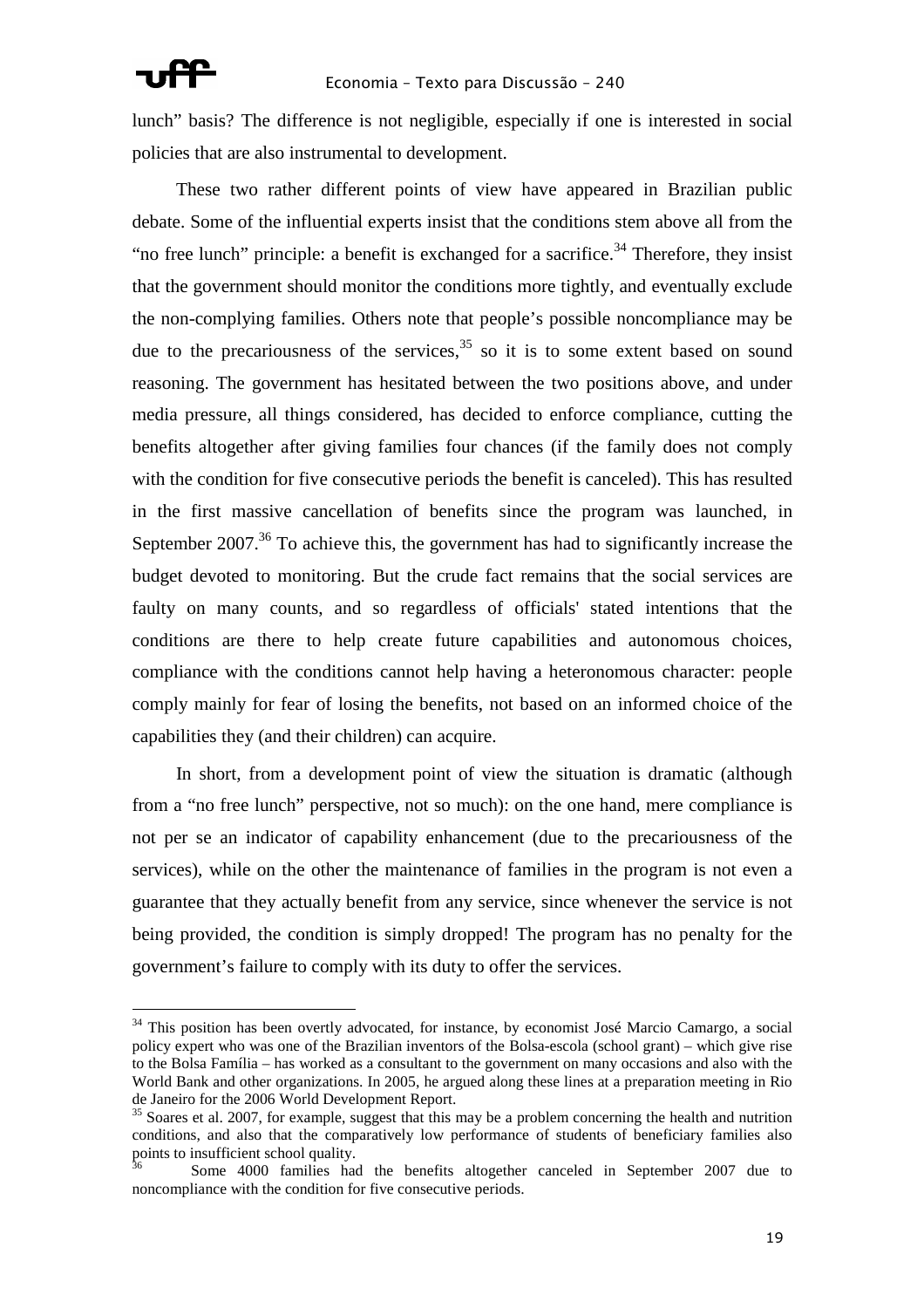l

The preceding paragraphs show the need for increasing financial resources to the Bolsa Familia to achieve its double purpose. Previous mention has also been made of people's willingness (or unwillingness) to finance the scheme, which is to some extent endogenous to the program itself. How can the "it is so little, yet so much" dilemma inherent in the Bolsa Familia program be sorted out?

### **5. Potential for improvement: universal services with a priority rule**

It may appear that, in a sense, the BF program has to "decide" the kind of program it wants to be: Is it a poverty relief program or a poverty emancipating one?

On reflection, however, this choice does not solve the political economy problem inherent in the program: even as a poverty relief program, the BF would be a big one, considering the size of its potential clientele (even if the focus is on poor families with children only). It would still involve sizable income redistribution. Moreover, if it does not provide any prospects for social inclusion or insertion, it is easy to predict that the clientele is going to remain large and growing, and the sizable redistribution will have to be kept in place for a long while.

So as a poverty relief program it is quite easy to predict that the program, framed as it has been, will have sustainability problems – if my hypothesis concerning endogenous preferences and attitudes is sound. The program will tend to shrink and take the direction of seeking more efficiency in some secondary sense: actually, some of the program's defenders propose that the government invest to upgrade the administrative list to eliminate leakages. $37$ 

And what about taking an emancipatory turn?

In the short run, this would involve massive investments. However, again if my hypothesis of endogenous dispositions is correct, it would be important, to begin with, *not to socially segregate* the investment in the expansion of opportunities for the program to be supported by middle-class taxpayers.

However, this may be not enough. For if on the one hand the program is perceived as channeling education and health to the poor to the detriment of the universalization of these services (right now very precarious services that already, in practice, segregate the better off), the budget pressure may increase, which will mean pressure to shrink

 $37$  This has been the line of attack followed by Ricardo Paes de Barros and his collaborators.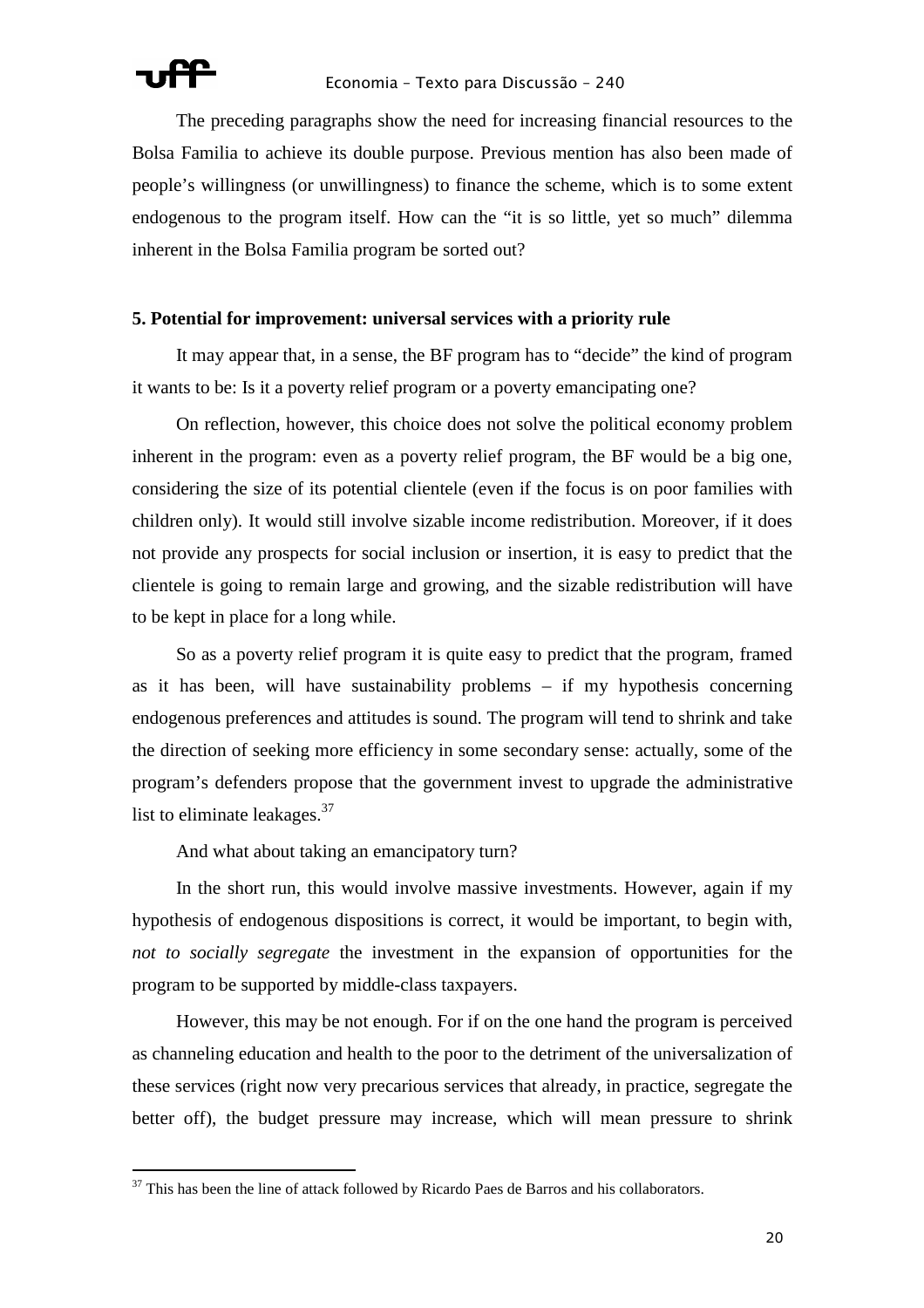

expenditure on these services. On the other hand, though, the amount of investment and possibly the tax effort required to provide universal high quality services would be overwhelming. Considering that the country is not rich in terms of per capita GDP.<sup>38</sup> it is hardly feasible for it to increase public provision of universal social services, in the short run at least, so as to reach the appropriate scale and quality, even with a greater tax effort.

The challenge, then, is to create and expand equalizing opportunities without segregating – thus not compromising the program's sustainability – in a way that is sensitive to the pace of increase in resources.

Three steps may be required. The first is to reframe and possibly rename the Bolsa Familia as an equalizing opportunity development policy. Besides the important issue of segregation, the association of "bolsa" (grant) with soft money may in part be responsible for an informally perceived ill-will over announced expansions of the program. As an opportunities policy, on the other hand, it can be seen as providing an economic opportunity for families that have fallen into poverty (thus reminding that poverty is a temporary condition, not a permanent state), hence having an insurance character, in addition to extending other general opportunities to these families.<sup>39</sup>

The second is to frame the services component of the Bolsa Familia program as a social policy hybrid – partially targeted, partially universal – instead as a program only targeted at the poor, thus winning it the middle-class support it will soon very likely miss: universal services provided with a priority rule. At the very least, the enhanced heterogeneity of the clientele may be instrumental to attain support for the BF of the kind 'I may not benefit, but know someone who does'. Thus, education and health investments associated with the program should be open to everyone but be provided in a way that impacts the poorer first, such as the provision daycare and early childhood education programs, and the extension of public schooldays (after-care programs and college prep courses) beginning with schools that are attended mostly by the beneficiaries because they are located in areas where beneficiaries are concentrated.

<sup>&</sup>lt;sup>38</sup> The country has been growing at a healthy pace (5.4 % in 2007, according to IBGE 2008a), remarkable especially in view of the outstanding fiscal effort (a primary surplus of about 4.3% of GDP). This rate, however, still lags far behind that of other emerging economies.

 $39$  The importance of ideas in the social policy process is crucial, according to Béland (2005). Not only are policy ideas important, but they are also embedded in ideological repertoires. As he writes, "Political actors draw on [ideological] repertoires to construct frames aimed at convincing the population to support the policy alternatives they put forward." $(p,1)$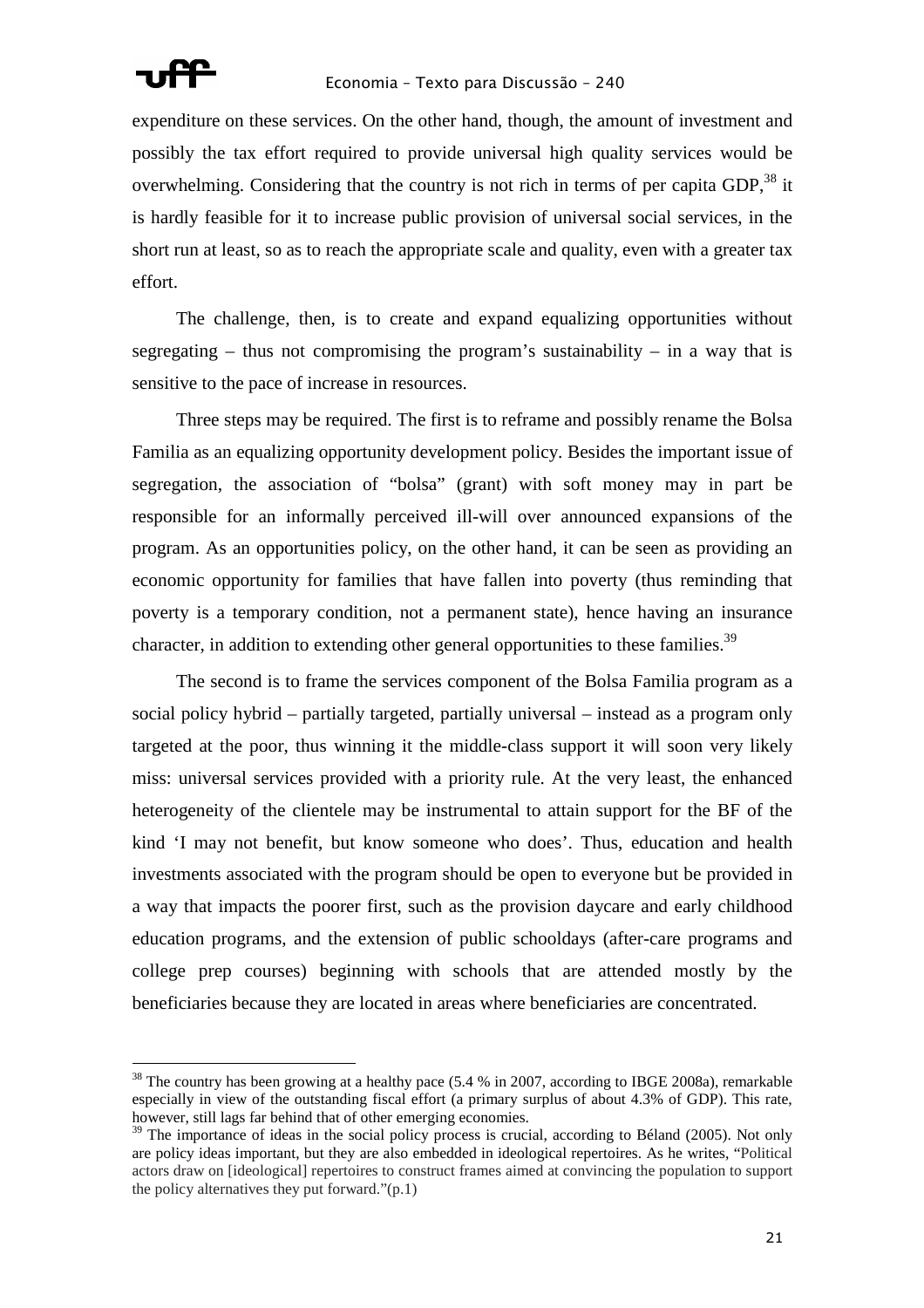

Paradoxically, it may be easier to gain support for the program if it is more expensive  $-$  i.e., if it expands along the opportunity dimension  $-$  than if it remains a less expensive program of 'targeted at the poor' cash transfers.

The third step is to reinforce the BF program as a development policy that enhances not only well being but also capabilities. This may require a reassessment of the service provision policy. This twist may impact both the supply *and* the demand side of the BF's economics.

### **6. Will the future keep outpacing Brazil? Doing it right from the start<sup>40</sup>**

I now consider the desirable orientation for the service provision in connection with a development agenda.

As noted before, some critics of BF argue that the money spent on it should instead go to expand public education. $41$ 

There is indeed some controversy in the welfare state literature concerning the compared efficacy of income redistribution and opportunity redistribution in terms of social inclusion (Esping Andersen 2007). Although this controversy seems to make sense when talking about developed countries' welfare states (and when the issue of immigration is not taken into account), the controversy seems meaningless in the context of less developed countries. For in these countries, the poverty measured is the so-called absolute poverty, which indicates high levels of deprivation, crucially including child malnutrition.

This seems to be the case of recipients of Bolsa Familia benefits, people extremely bereft of basic needs. These people are usually employed in precarious jobs in the informal sector, and earn insufficient income to fulfill basic needs (IBGE 2008b). So the income supplement is important for them to relieve deprivation.

A critical deprivation is child malnutrition, for it may permanently endanger their capabilities later in life: their school achievement, labor market performance and the exercise of many other human potentialities. From the standpoint of social policy, this is a complete disaster: early malnutrition is a sure predictor of later social exclusion.

<sup>&</sup>lt;sup>40</sup> I thank Gosta Esping-Andersen for directing my attention to the crucial issue of early childhood education.

<sup>41</sup> Various, including the editor-in-chief of the largest newspaper in Rio de Janeiro (*O Globo*), Ali Kamel.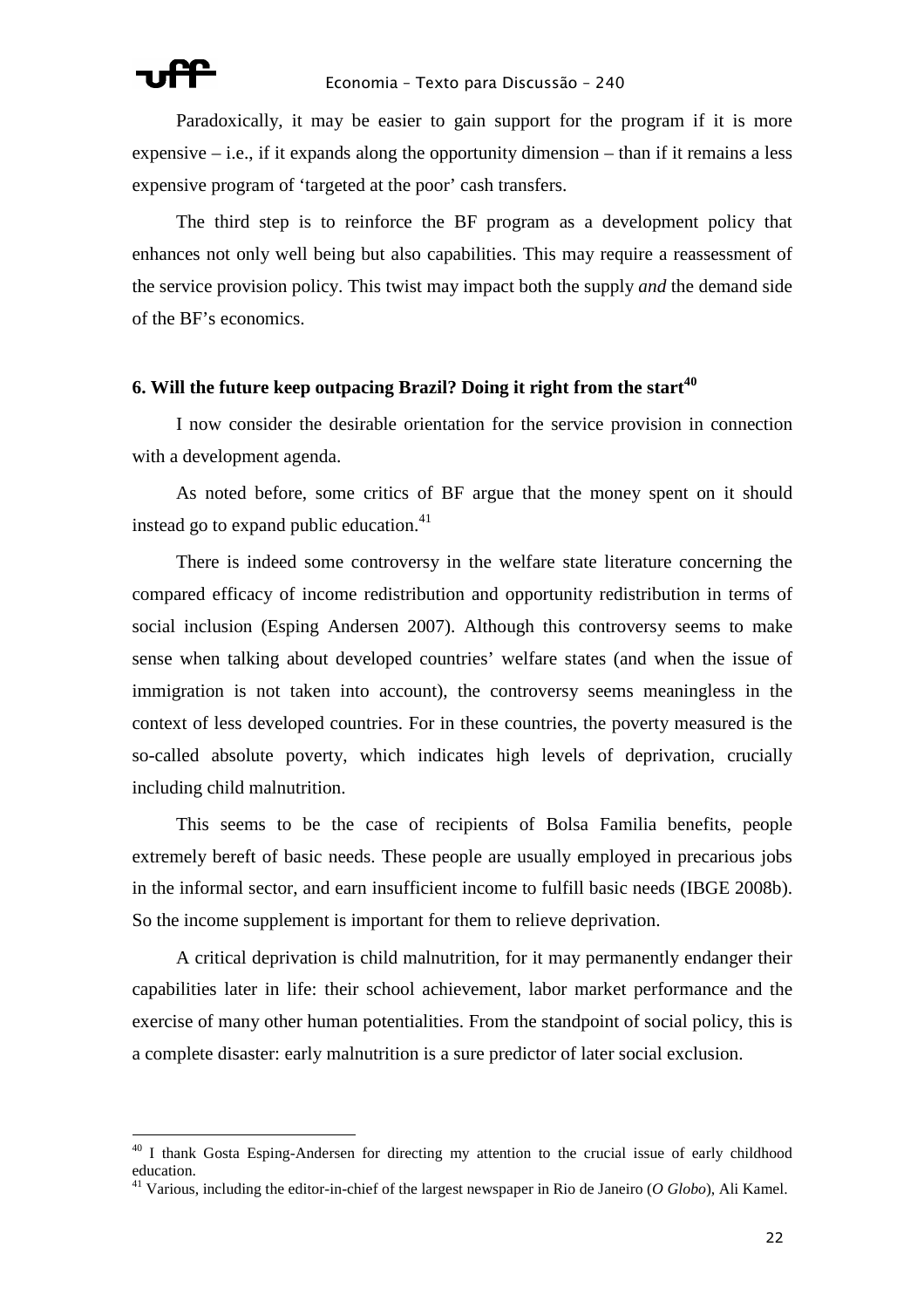But education is certainly important as well. It is important on many accounts, among them the economic success of children later in life, or at least by giving them more options from which to choose later in life. But here again a critical deprivation is the lack of early cognitive (and also of non-cognitive) stimulation, without which much of later schooling and social life are hindered (see Heckman and Carneiro, 2003 for a thorough review; and Farkas, 2003). This cognitive stimulus is crucial in the very first years of childhood and may be lacking in families with low education levels and "cultural capital", something normally related to poverty (rich families can buy the cultural capital they may lack) (Heckman & Carneiro op. cit.; Esping-Andersen 2007; De Graaf et al., 2000). A growing body of literature, drawing on the evidence of Scandinavian countries' early childhood education programs, has convincingly argued the importance of early education of infants as a way of enhancing their cognitive skills and hence their later school and labor market accomplishments (Esping-Andersen 2005 and Esping-Andersen 2007 extensively report on this literature). Conversely, a critical risk to poor children is cognitive "malnutrition", which means the lack of a cognitive structure where later contents may be added to and interact in rich ways. And cognitive malnutrition is also a good predictor of future social exclusion.

From the perspective of social policy, then, the expansion of the public education system should critically include the provision of good quality external care for infants.

There are some programs already in place in many countries, but conspicuous experiences are the American Head Start and Perry Preschool programs, and the British Sure Start program. Both the Sure Start and Perry Preschool programs go beyond care for infants and reach out to families with a number of services to parents as well. The Sure Start scheme has a program of extended schools for poor children (after-school programs). Evaluations of these programs have shown the relative success of those which "invest" in the family, for it seems that somehow these investments prolong the effects of early childhood interventions (Heckman and Carneiro, op. cit.).

The expansion of the public system should also include substantial investments in the existing system, due to its poor quality. But it also has provision problems, if one considers the extant infrastructure as well as the need to expand it to enable the extension of schooldays – a critical issue in Brazil's educational system in spite of the low concern of public officials and social policy experts in the country.<sup>42</sup> These

l

 $42$  For a critical view, see Kerstenetzky (2006).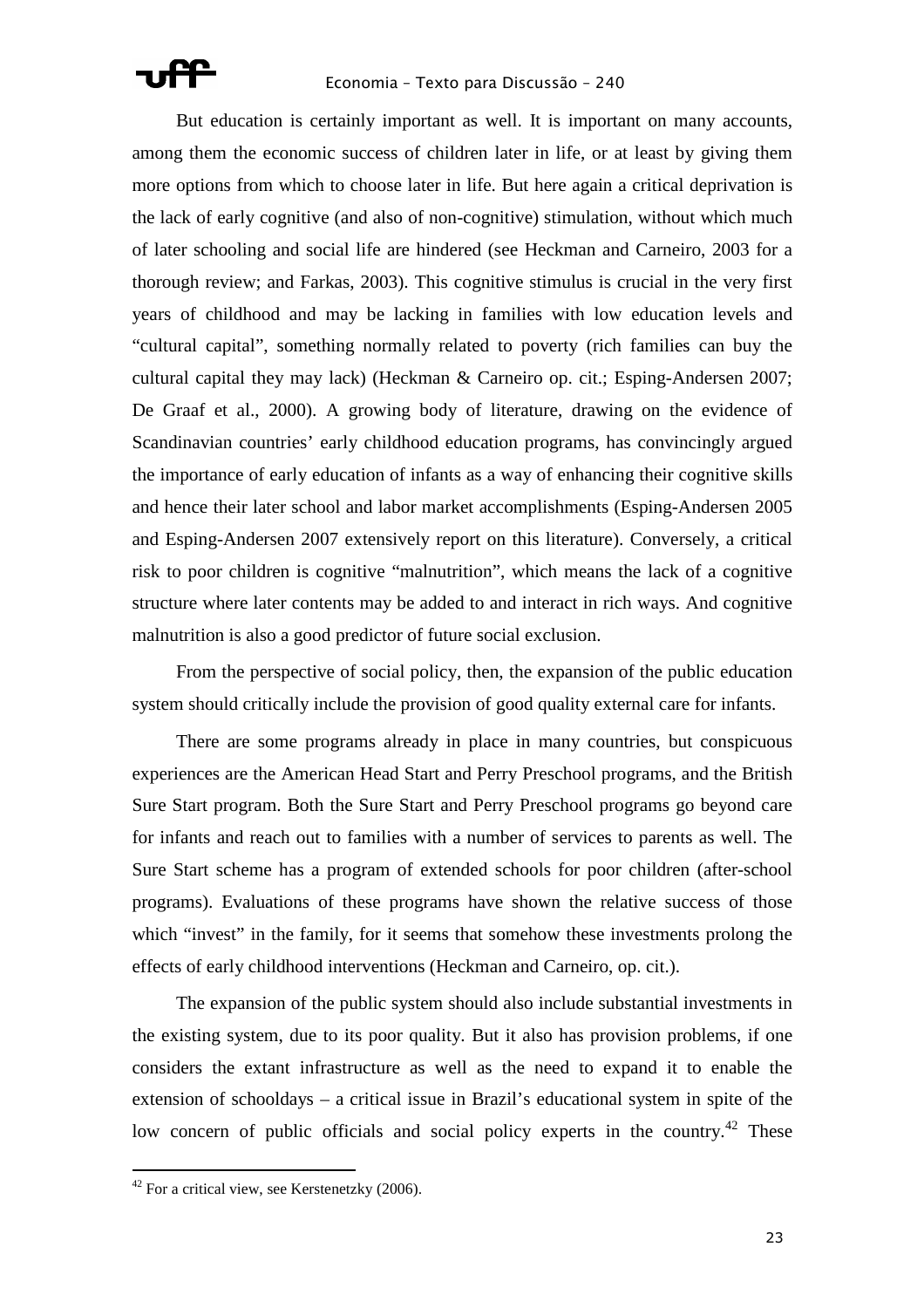problems may be at least in part responsible for the conspicuously low school performance of Brazilian students on standardized tests.

Should these programs target the poor?

If one abstracts from political economy and more "sociological" factors (legitimacy) as well as from plausible expected interactions (overall cost-effectiveness), targeting poor children would have opportunity equalizing effects, since non-poor children are obviously not as opportunity constrained as the poor are.

However, political economy factors may be important. To the extent that they are, there tends to be less support and possibly greater difficulty to obtain funding for redistribution, as the Brazilian public debate has made clear. That is, the social policy has to be perceived as legitimate in some appropriate sense, especially by those who are going to pay for it. To the extent that its legitimacy is conditional on the policy style – in particular, on its segregation feature – it is possible to predict that the likelihood of raising the necessary revenues to even the playing field is going to be low. A segregationist social policy tends to reinforce the perception of a segmented society, and a segmented society is certainly one with recurrent social cohesion problems.

On the cost-effectiveness side of the coin, evaluations that consider targeting as equality-superior to universal policies normally neglect the importance of interaction effects. One such effect emerges in mixed schools and mixed health clinics. This is the "raising the standards" effect. Schools that mix students from different backgrounds tend to raise poor students' school performance without diminishing that of non-poor ones, provided a critical quantitative mix is achieved (Kahlenberg 2003). Mixed backgrounds are also instrumental to more responsive and accountable schools, in that middle and upper classes parents tend to exert more voice than poor parents do.

These are empirical observations that are of great value for policymakers. But of course other not directly observable but very important effects are also likely. For example, people who regularly share the same space tend to develop some sort of attachment, a sense of one another's "alikeness", which may help them to see the value of one another's lives as equal. In very unequal countries like Brazil and others in Latin America, these encounters between affluent and non-affluent people are fortuitous and sometimes, as in large urban areas, quite threatening.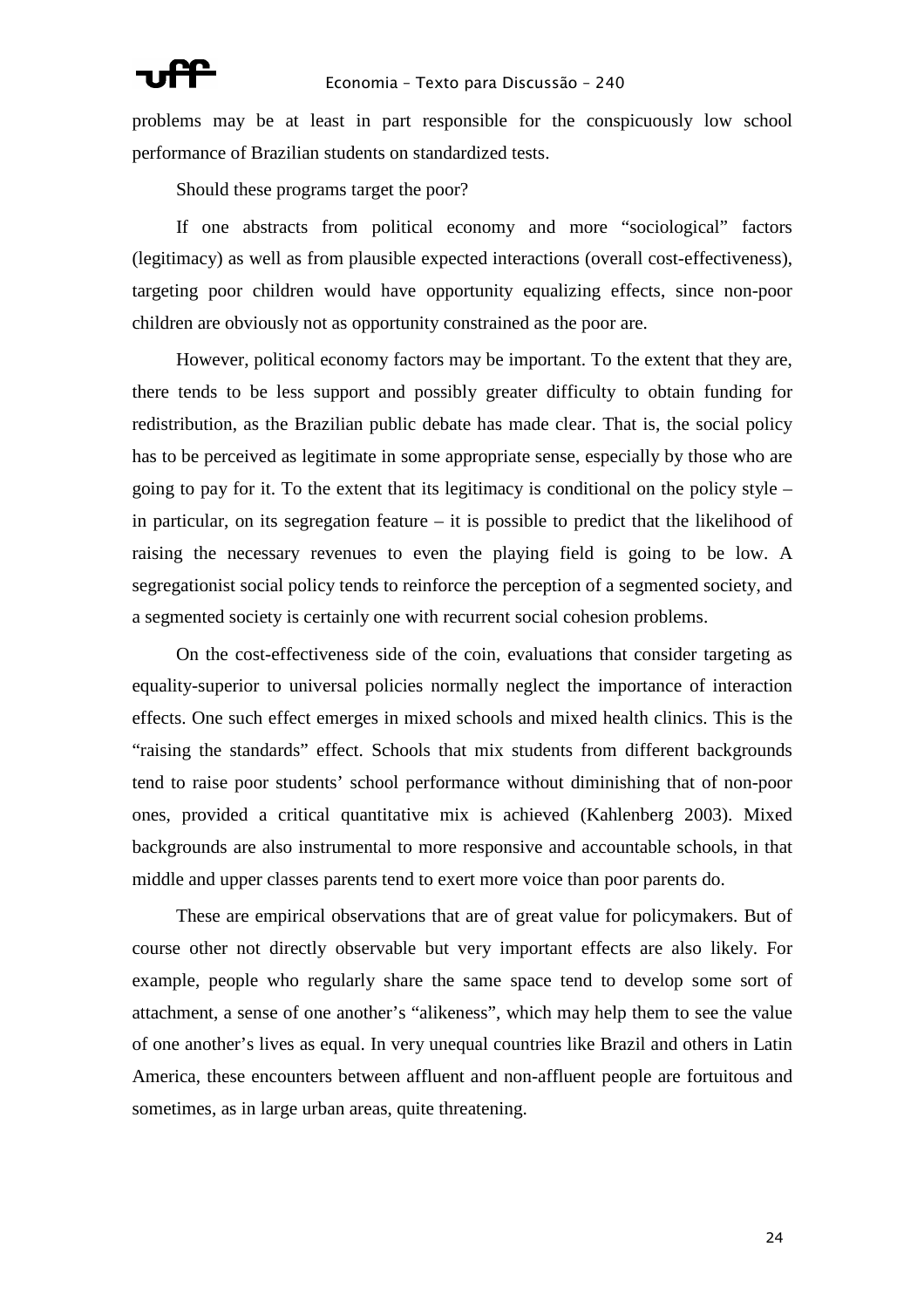So it seems to be at least a doubtful investment to spend money on school and preschool systems that are in practice segregated, in terms of the effectiveness of the desired outcome, which is good school performance and better life chances for children.

### How expensive?

The expansion of education and health services in the manner indicated above will no doubt require large investments. Just to give a conservative idea of the amount required, I calculated the Brazilian social deficit by comparing the country's average expenditures on education and health with those of better performing countries, and arrived at the following figures:

Total education deficit\* 122,530.00 Pre-primary education deficit\* 8,530.00 Total health deficit\*\* 8,191.00

**Table 4: Estimated education and health investment deficits (US\$ million) - 2004** 

Source: Author, based on WHO Statistics Report (2007) and OECD statistical data. The methodology and calculation were developed jointly by the author and Livia Vilas Boas. \*Total education and pre-primary deficits were estimated by calculating the average per capita expenditures of Chile (the best PISA 2006 performance in Latin America) and Korea (one of the best performers in the OECD group, not a big spender), and the same figure for Brazil, then multiplying the difference by the respective Brazilian student population. \*\* This was calculated following the preceding method, this time comparing Brazil with the better performing (in terms of life expectancy) and rather parsimonious Cuba.

As for pre-primary education, average attendance rates are low in Brazil, and more so among beneficiaries of social programs like Bolsa Familia. Less than 13% of infants under four years of age, and around 73% of children from 4 to 6 years of age of recipient families are enrolled in daycare centers and nursery schools (IBGE 2008b).

The first thing to bear in mind is that these investments pay off: the present value of future returns is far superior to the present cost, as estimates by Esping-Andersen (2007) have shown. He estimated a dynamic accounting of childcare provision and concluded that the gains outweigh the costs in the long run, mainly due to mothers' additional participation in the labor force and corresponding additional tax revenue. Another way of computing it is to estimate the costs of poverty, or more accurately, the costs as well as the forgone economic gains of child poverty, as Holzer (2007) has done rather crudely for the American economy – some 4% of GDP is lost due to child poverty (forgone human capital, health expenses, crime suppression Some may argue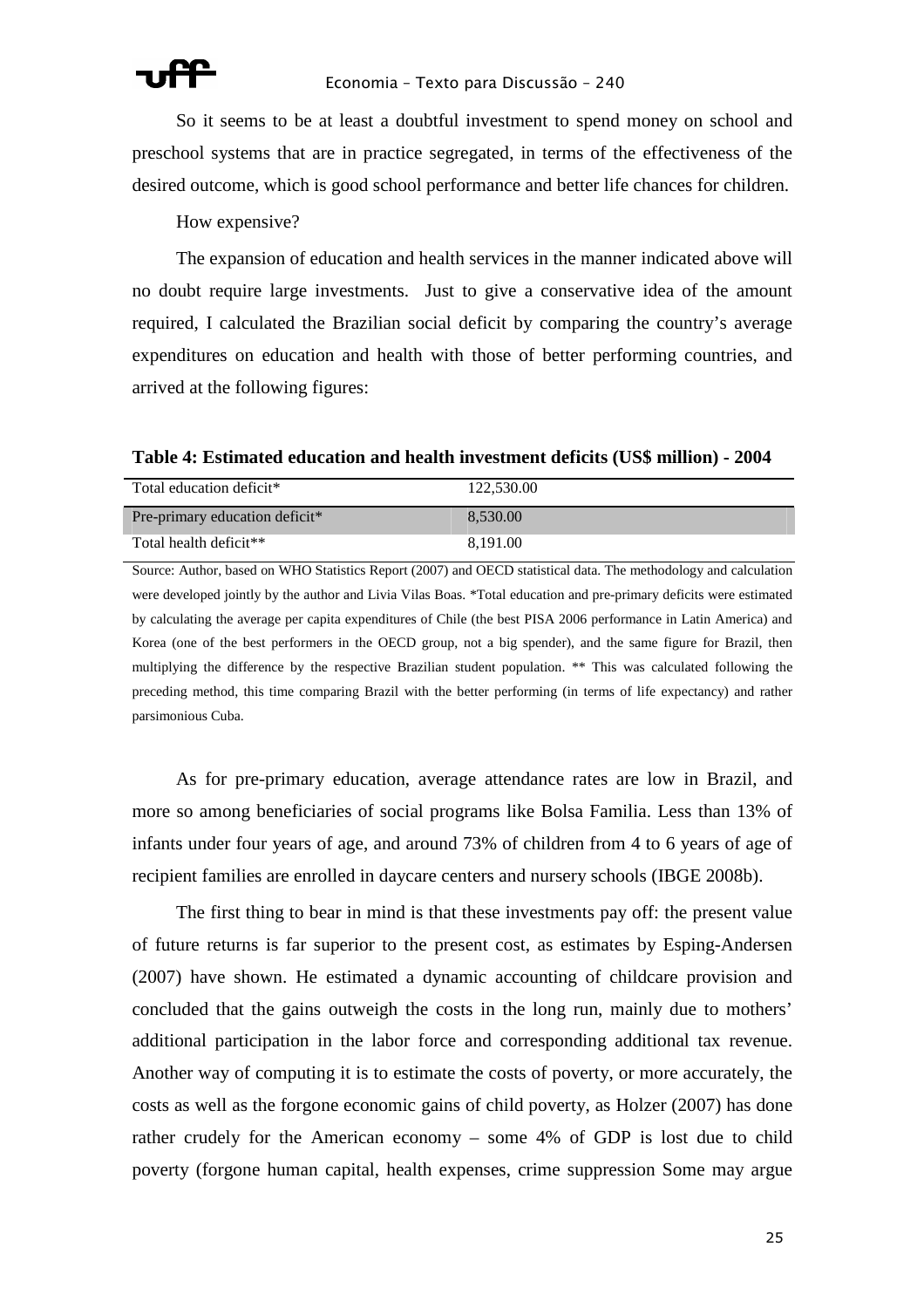that the future is ahead and the estimation is counterfactual. Perhaps at base, the decision should be taken on the grounds of the currently sensed effects of social exclusion and the very sensible consideration that ineffective policies are a waste of time and effort.

In any case it is unlikely that a country like Brazil, not poor yet not rich, is going to amass in the short run, even with a bigger tax effort, the resources needed to change its opportunity structure substantially. So one should not discard a mix of universalism with targeting in the provision, where the targeting element works as a priority rule, not as a segregation line, in the expansion of social services in a way that, although not excluding the middle classes, reaches out to the poor first. A community approach might do the trick here. Hence, targeting strategies working inside more universal schemes might help to make the system more feasible in a way that redresses inequalities and helps overcome the distributive dead-end.

Back to the future, the focus on children is crucial for the country finally to catch up with its future.

### **7. References**

- AGÊNCIA BRASIL (2006), "Programas sociais precisam melhorar para não levar a "acomodação", diz CNBB", November 17, 2006. See: http://www.agenciabrasil.gov.br/noticias/2006/11/17/materia.2006-11- 17.6055581924/view. Accessed on 26 March 2008.
- AIBF (2007), *Avaliação de Impacto do Bolsa Família*, CEDEPLAR/UFMG/MDS, the executive summary is available at www.mds.gov.br/.../pesquisas/resultados\_de\_pesquisas/resumo\_executivo\_pbf\_230 507.pdf
- Béland, D., "Ideas and Social Policy: An Institutionalist Perspective"*, Social Policy and Administration*, vol. 39, no.1, pp. 1-18.
- Carvalho, M. (2006),
- De Graaf, N. D.; De Graaf, P. M.; Kraaykamp, G., (2000), "Parental Cultural Capital and Educational Attainment in the Netherlands: A Refinement of the Cultural Capital Perspective"**,** *Sociology of Education*, Vol. 73, No. 2. (April 2000), pp. 92-111.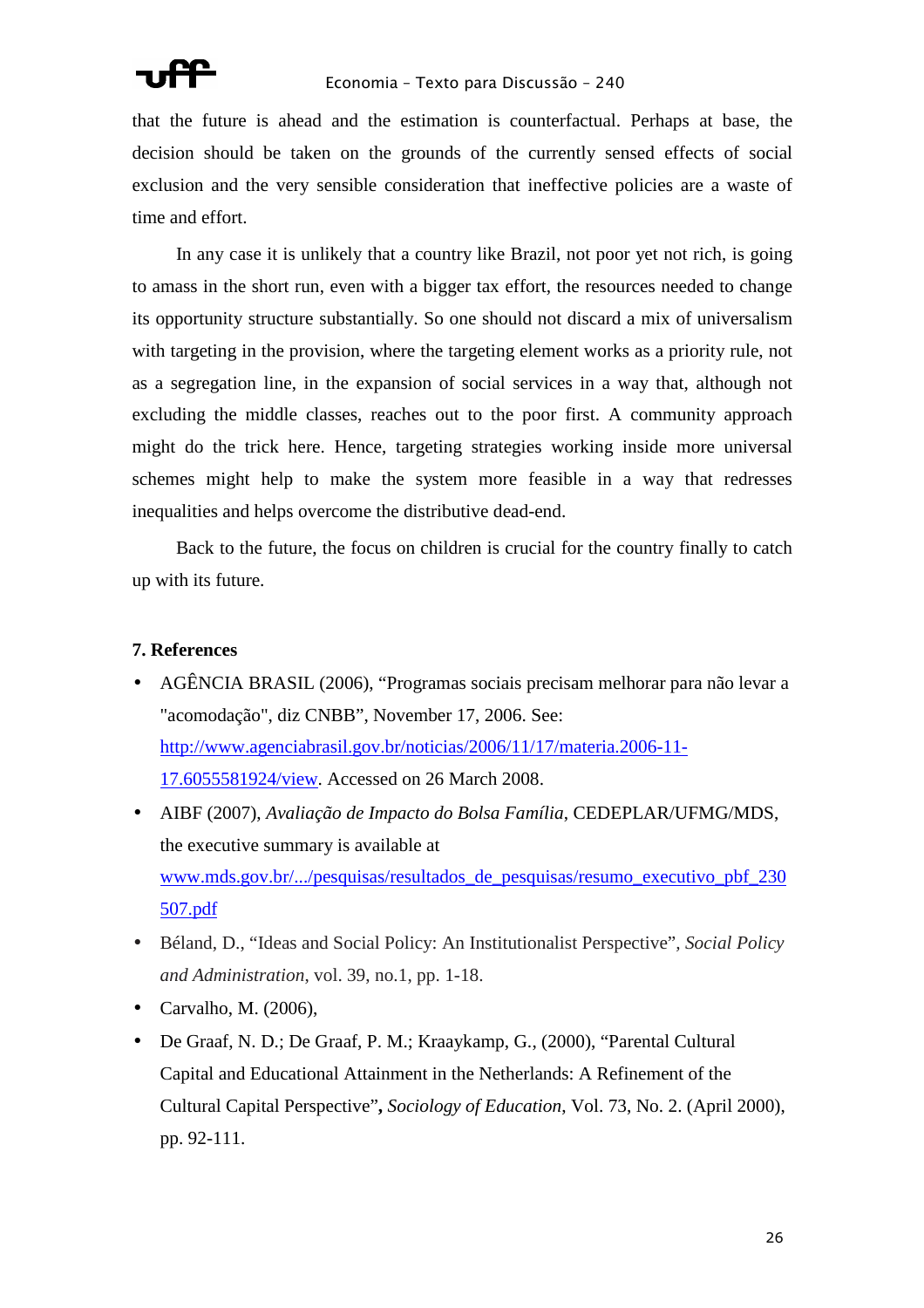

- Duarte, G.B., Sampaio, B., Sampaio, Y., (2007), "Impactos do programa bolsa família sobre os gastos com Alimentos de famílias rurais", Universidade Federal de Pernambuco, mimeo. Accessed at
- http://www.bnb.gov.br/content/aplicacao/Eventos/ForumBNB2007/docs/impactosdo-programa.pdf, on 2 April 2008.
- Esping-Andersen, G. (2005), "Children in the Welfare State. A social investment approach", *DemoSoc Working Paper. Paper number 2005-10*. Department of Political and Social Sciences, Universitat Pompeu Fabra.
- Esping-Andersen, G., (2007), "Investing in Children and their Life Chances", Paper prepared for the Fundacion Carolina International Workshop 'Welfare State and Competitivity'. Madrid April 26-27, 2007, unpublished manuscript.
- FOLHA ONLINE (2008), "Estudo aponta que escolas de SP precisam de R\$ 4,5 bi para reformas", 28 March 2008, accessed on 30 March 2008, **http://www1.folha.uol.com.br/folha/educacao/ult305u386819.shtml**
- Gelbach, J.B. & Pritchett, L.H. (1997), "More for the poor is less for the poor", *Policy Research Working Paper* 1799, The World Bank Development Research Group, Poverty and Human Resources, July 1997.
- Heckman, J., & Carneiro, P., (2003), Human Capital Policy, *Working paper # 9495, NBER*, February 2003, http://www.nber.org/papers/w9495.
- Hoffmann, R., (2005), "As transferências não são a causa principal da redução da desigualdade", *Econômica*, 7(2), pp. 335-341.
- Holzer, H., (2007), "The economic costs of child poverty", Testimony Before the U.S. House Committee on Ways and Means, in January 24, 2007.
- IBGE (2006), Pesquisa Nacional por Amostragem Domiciliar, PNAD.
- IBGE (2008a), Diretoria de Pesquisas, Coordenação de Contas Nacionais, http://www1.ibge.gov.br/home/presidencia/noticias/noticia\_visualiza.php?id\_noticia  $=1106\&$ id pagina=1
- IBGE (2008b), "Acesso a Transferências de Renda de Programas Sociais". Results from the PNAD 2006, announced in March 2008.
- IETS (2008), Especial Tabulations of the PNAD 2006, in http://www.iets.org.br/rubrique.php3?id\_rubrique=12. Accessed on 23 March 2008.
- IPEA (2007), *PNAD 2006 Primeiras Análises: Demografia, educação, trabalho, previdência, desigualdade de renda e pobreza*. Brasília: IPEA, September 2007.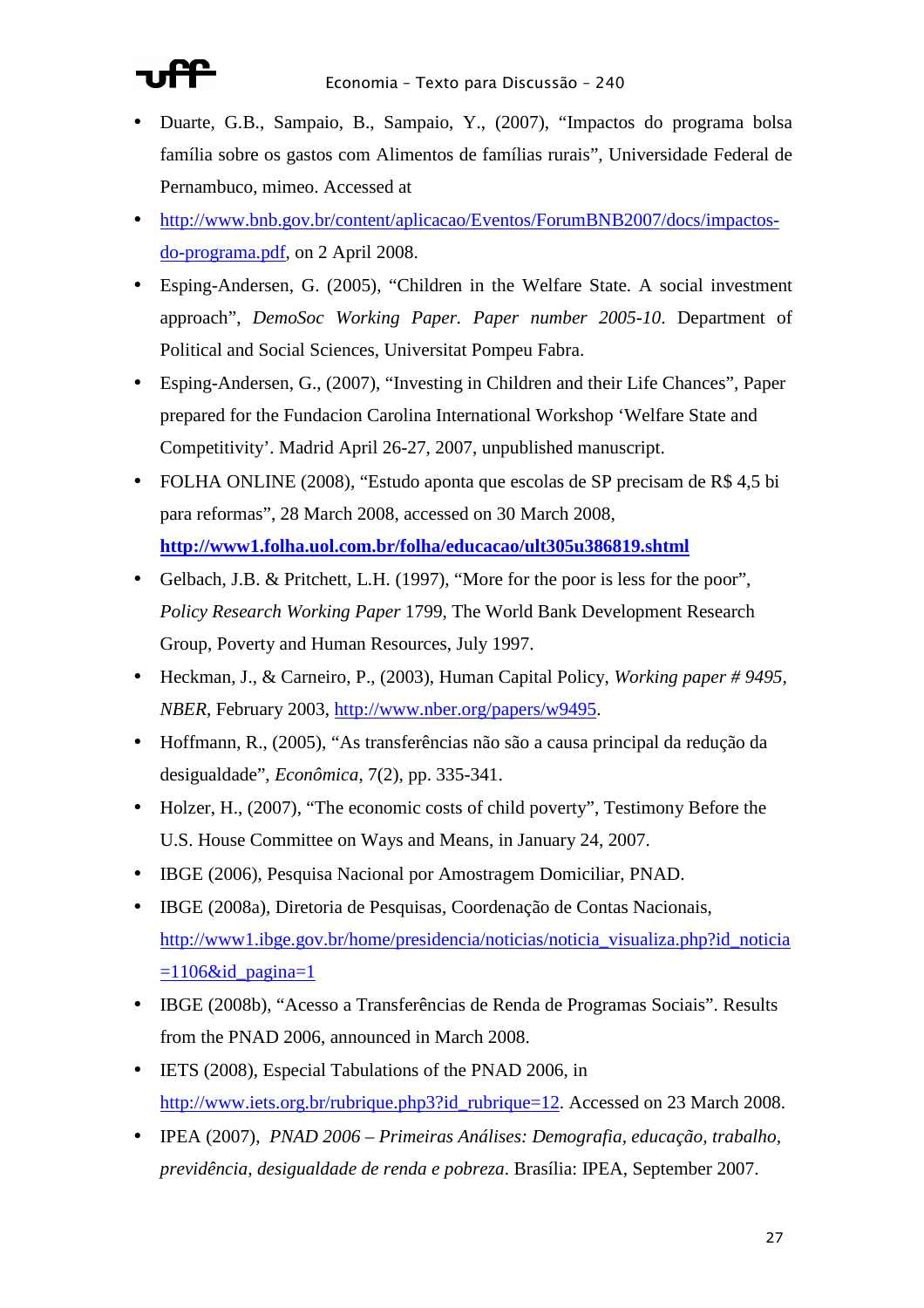

- Kahlenberg, R. (2003), *All Together Now: Creating middle class schools through public school choice*, Brookings Institution Press.
- Kerstenetzky, C.L., (2006a), "Escola em tempo integral já: quando quantidade é qualidade", *Ciência Hoje*, vol. 39, October 2006, pp. 18-23.
- Kerstenetzky, C.L. (2006b), *Social policy: redistributive targeting?,* unpublished manuscript.
- Korpi, W. and Palme, J., (1998), "The paradox of redistribution and strategies of equality: Welfare State institutions, inequality, and poverty in Werstern countries", *American Sociological Review*, vol. 63, no. 5 (Oct. 1998), pp. 661-687.
- O GLOBO, (2008), "Bolsa Familia agora compra eletrodomésticos", Ali Kamel, 4 March 2008.
- OECD (2007a), *Education at a glance 2007*, http://www.oecd.org/document/30/0,3343,en\_2649\_39263294\_39251550\_1\_1\_1\_1, 00.html
- OECD (2007b), *Health at a glance 2007*, http://masetto.sourceoecd.org/vl=12897833/cl=15/nw=1/rpsv/health2007/g5-1- 01.htm
- http://fiordiliji.sourceoecd.org/vl=1857856/cl=34/nw=1/rpsv/health2007/5-2.htm. Accessed on 23 April 2007.
- OECD (2006), *Programme for International Student Assessment* PISA.
- OPORTUNIDADES (2008), http://www.oportunidades.gob.mx/index.html. Accessed on March, 23, 2008.
- Saboia, J., (2007), "Efeitos do salário mínimo sobre a distribuição de renda no Brasil no período 1995/2005 – resultados de simulações", *Econômica*, 9(2), pp. 270- 296.
- Soares, F., Ribas, R., Osório, R., (2007), "Evaluating the Impact of Brazil's *Bolsa Família*: Cash Transfer Programmes in Comparative Perspective", *Evaluation note #1, International Poverty Center*, Brasilia.
- Soares, F., Soares, F., Medeiros, M., Osório, R., (2006), "Cash transfer programmes in Brazil: impacts on inequality and poverty", *Working paper number 21, June 2006, International Poverty Center/United Nations Development Program*, Brasilia.
- Soares, S., (2006), "Distribuição de renda no Brasil de 1976 a 2004, com ênfase no perído entre 2001 e 2004", IPEA Brasília: IPEA (*Texto para Discussão no. 1166*).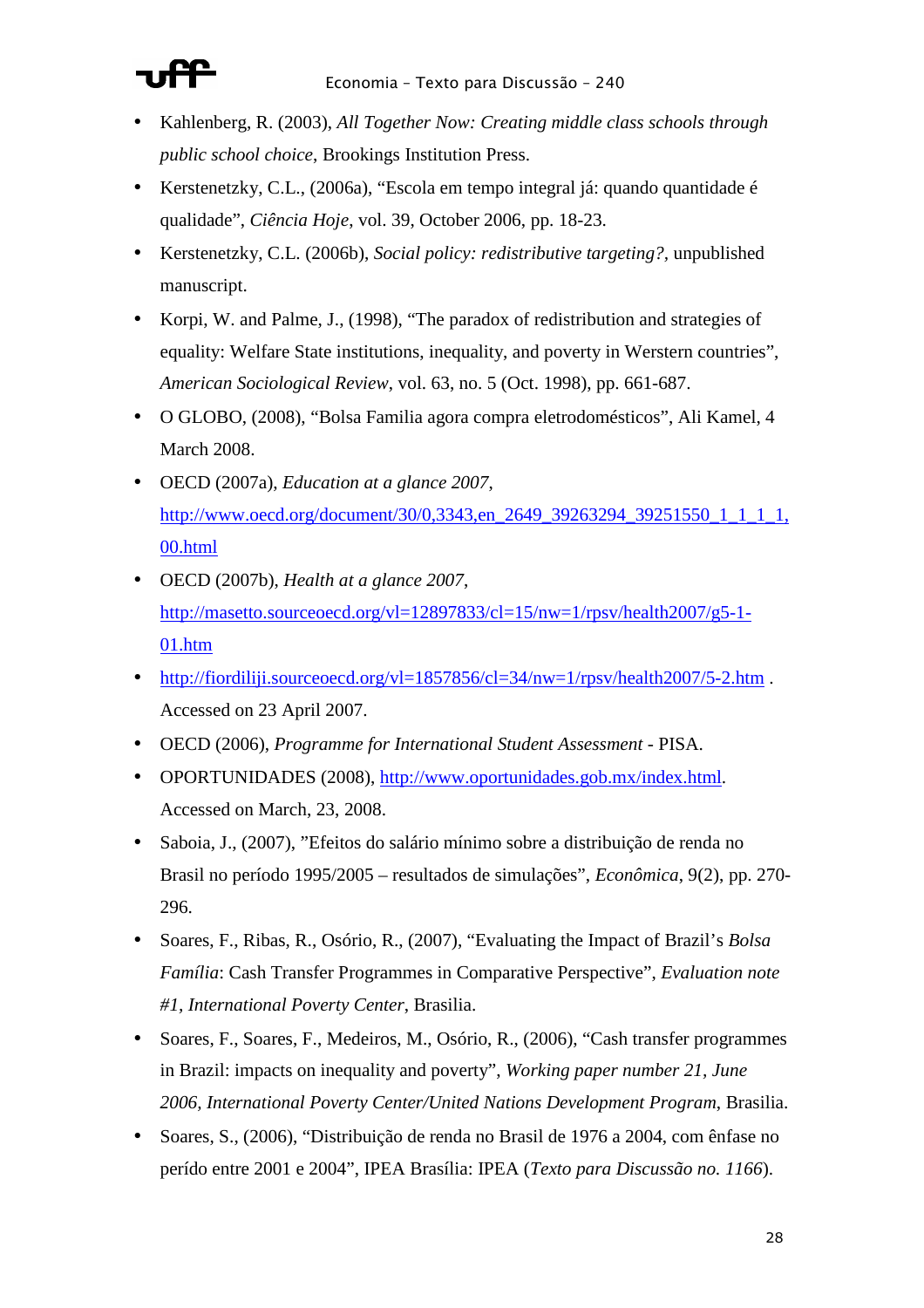

- Soares, S., (2007), "A queda na desigualdade no Brasil no contexto histórico e internacional", unpublished manuscript.
- SUS (2006), *Painel de Indicadores do SUS*, Ano I, número 1. Ministério da Saúde. August 2006.
- UNDP (2007), *Human Development Report*, United Nations.
- WHO (2007), *World Health Report 2007*, World Health Organization. http://www.who.int/whosis/database/country/compare.cfm?country=BRA&indicator =PcTotEOHinIntD&language=english. Accessed on 23 April 2008.
- World Bank (2008), http://web.worldbank.org/WBSITE/EXTERNAL/COUNTRIES/LACEXT/BRAZIL EXTN/0,,contentMDK:21447054~pagePK:141137~piPK:141127~theSitePK:32234 1,00.html. Accessed on 2 May 2008.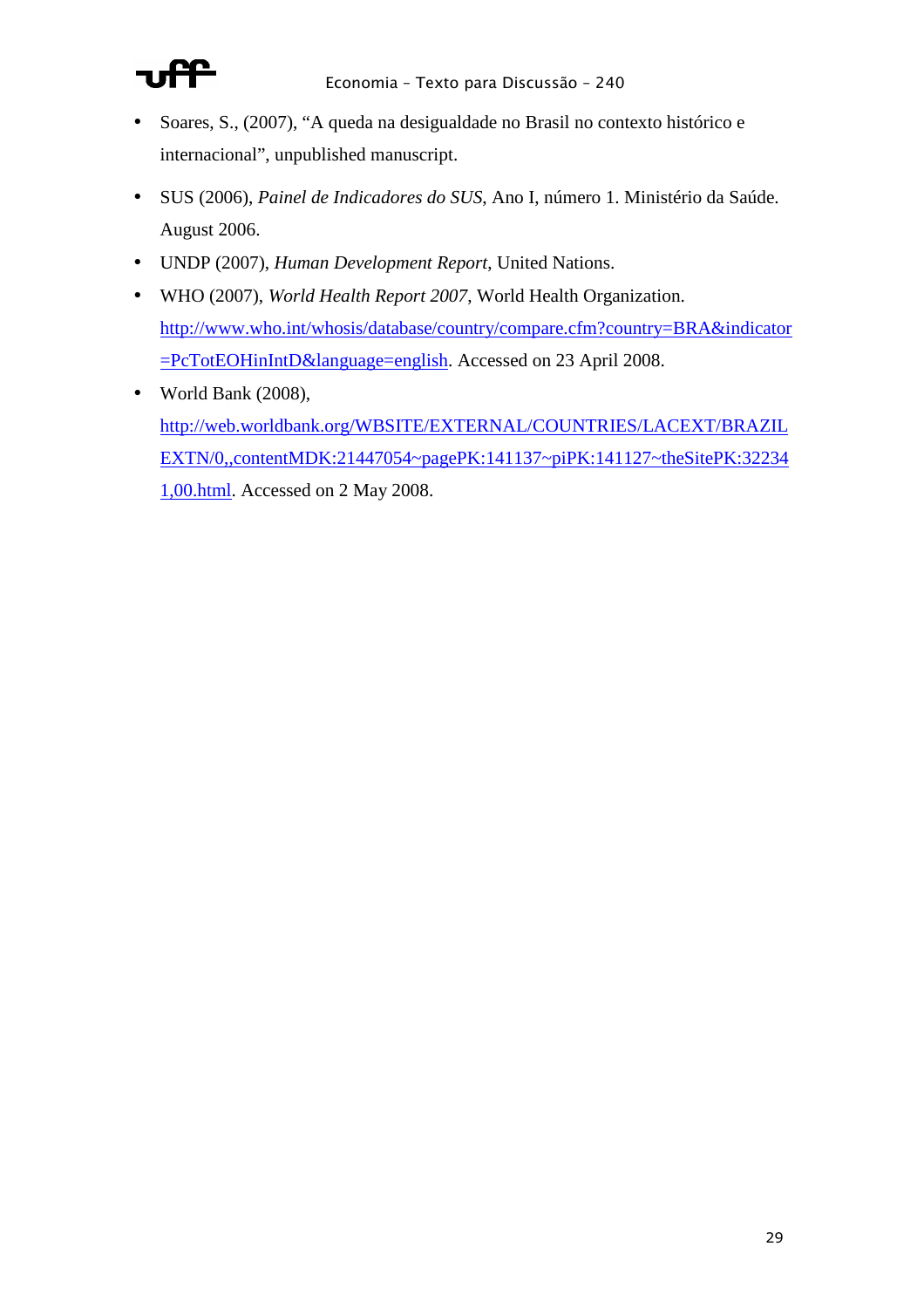

### **Lista de Textos para Discussão da Faculdade de Economia da Universidade Federal Fluminense:**

A partir do número 169 os textos estão disponíveis online (http://www.uff.br/econ/) , no formato PDF.

| <b>TD 117</b> | Deflação, depressão e recuperação econômica: uma abordagem keynesiana.<br>João Sicsú & Helder Ferreira de Mendonça                                                                    |
|---------------|---------------------------------------------------------------------------------------------------------------------------------------------------------------------------------------|
| <b>TD 118</b> | Possibilidades de análise da conjuntura mundial<br>Theotônio dos Santos                                                                                                               |
| <b>TD 119</b> | Globalização e mundialização do capital: o estágio atual do capitalismo contemporâneo<br>nas visões de Chesnais e Minsky<br>Victor Hugo Klagsbrunn                                    |
| <b>TD 120</b> | O Mercado como Teoria da Sociedade: o radicalismo filosófico de Adam Smith<br>Angela Ganem                                                                                            |
| <b>TD 121</b> | Hayek's Social Philosophy: the evolutionary versus the evolutionist<br>célia de Andrade Lessa Kertenetzky                                                                             |
| <b>TD 122</b> | Legitimate inequalities: towards a complex-egalitarianism<br>Célia de Andrade Lessa Kertenetzky                                                                                       |
| <b>TD 123</b> | Déficit Fiscal no Brasil: uma análise do seu comportamento no período Pós-Real<br>Helder Ferreira de Mendonça                                                                         |
| <b>TD 124</b> | A Defesa do mercado no Brasil: o pensamento apologético de Roberto Campos<br>Angela Ganem                                                                                             |
| <b>TD 125</b> | Eficiência, objetivo e coordenação da política macroeconômica no período 1974-79<br>João Sicsú                                                                                        |
| <b>TD 126</b> | A Utilização de mercados de licenças de emissão para o controle do efeito estufa e os<br>custos de transação<br>Maria Bernadete Sarmiento Gutierrez & Mário Jorge Cardoso de Mendonça |
| <b>TD 127</b> | Reforma agrária e globalização da economia: o caso do Brasil<br>Carlos E. Guanziroli                                                                                                  |
| <b>TD 128</b> | Matemática e aplicações<br>Renata R.Del-Vecchio & Rosa Maria Nader D. Rodrigues                                                                                                       |
| <b>TD 129</b> | O Conceito de normalidade econômica Marshalliano e o discricionarismo monetário de<br>Keynes<br>João Sicsú                                                                            |
| <b>TD 130</b> | Qual o valor do Auto-Interesse?<br>Célia de Andrade Lessa Kertenetzky                                                                                                                 |
| <b>TD 131</b> | A Teoria da Independência do Banco Central: uma interpretação crítica<br>Helder Ferreira de Mendonça                                                                                  |
| <b>TD 132</b> | Dilema da Sociedade Salarial: realismo ou ceticismo instrumental<br>Mário Duayer                                                                                                      |
| <b>TD 133</b> | O Desemprego no Feminino<br>Hildete Pereira de Melo                                                                                                                                   |
| <b>TD 134</b> | A Teoria e o Método do Espelho da História<br>Angela Ganem                                                                                                                            |
| <b>TD 135</b> | A Mensuração da Independência do Banco do Brasil<br>Helder Ferreira de Mendonça                                                                                                       |
| <b>TD 136</b> | Economia e Filosofia: tensão e solução na obra de Adam Smith<br>Angela Ganem                                                                                                          |
| <b>TD 137</b> | Inveja Igualitária<br>Célia de Andrade Lessa Kerstenetzky                                                                                                                             |
| <b>TD 138</b> | Dedutivismo e "Teoria Econômica"<br>André Guimarães Augusto                                                                                                                           |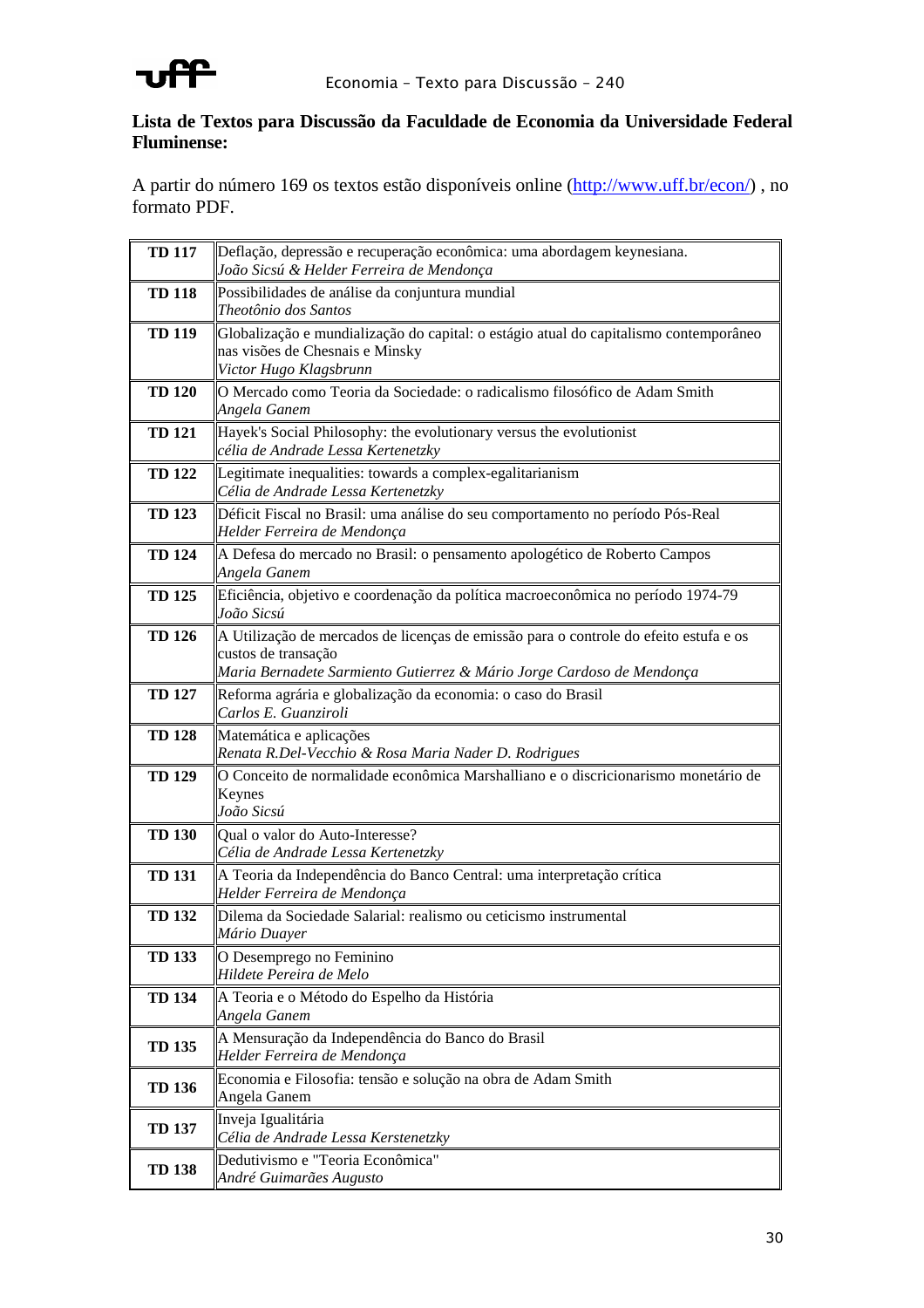

| <b>TD 139</b> | A Economia Política da Privatização<br><b>Ruth Helena Dweck</b>                                                                                                                                              |
|---------------|--------------------------------------------------------------------------------------------------------------------------------------------------------------------------------------------------------------|
| <b>TD 140</b> | O Trabalho Feminino no Mundo Rural<br>Hildete Pereira de Melo                                                                                                                                                |
| <b>TD 141</b> | Marx, Sraffa e a "Nova" Solução para o problema da Transformação<br>Marcelo José Braga Nonnenberg                                                                                                            |
| <b>TD 142</b> | Credible Monetary Policy: A Post Keynesian Approach<br>João Sicsú                                                                                                                                            |
| <b>TD 143</b> | Série de Pagamentos Lineares Convergentes: uma abordagem didática<br>Antônio da Costa Dantas Neto                                                                                                            |
| <b>TD 144</b> | Metas de Inflação: Uma análise preliminar para o caso brasileiro<br>Helder Ferreira de Mendonça                                                                                                              |
| <b>TD 145</b> | Teoria e Evidências do Regime de Metas Inflacionárias: Algumas observações críticas<br>preliminares<br>João Sicsú                                                                                            |
| <b>TD 146</b> | Regimes Monetários e a Busca da Estabilidade de Preços: O uso de metas para a taxa de<br>câmbio, agrgados monetários e inflação<br>Helder Ferreira de Mendonça                                               |
| <b>TD 147</b> | As Atividades de P&D e o Sistema Financeiro: o papel de uma Agência Especial de<br>Seguros de empréstimos no Brasil<br>João Sicsú & Eduardo da Motta Albuquerque                                             |
| <b>TD 148</b> | Equilíbrio em Contratos Indexados: uma abordagem didática<br>Antônio da Costa Dantas Neto                                                                                                                    |
| <b>TD 149</b> | Adam Smith e a Questão Distributiva: Uma breve resenha da literatura<br>Rodrigo Mendes Gandra                                                                                                                |
| <b>TD 150</b> | Restrição Externa, Padrões de Especialização e Crescimento Econômico<br>Luiz Daniel Willcox de Souza                                                                                                         |
| <b>TD 151</b> | Do Choque Hetrodoxo à Moeda Indexada: concepções teóricas para se eliminar alta<br>inflação crônica brasileira.<br>Rodrigo Mendes Gandra                                                                     |
| <b>TD 152</b> | A Inconsistência Temporal, o Viés Inflacionário e a Tese da Independência do Banco<br>Central<br>André de Melo Modenesi                                                                                      |
| <b>TD 153</b> | Breve História do Juro: Uma abordagem dissertativa Instrumental de Finanças<br>Antônio da Costa Dantas Neto                                                                                                  |
| <b>TD 154</b> | O Dinheiro e as Formas Monetárias<br>André Guimarães Augusto                                                                                                                                                 |
| <b>TD 155</b> | A Teoria da credibilidade da política monetária: desdobramento do debate regras versus<br>discrição<br>Helder Ferreira de Mendonça                                                                           |
| <b>TD 156</b> | Accumulation Regimes, Macroeconomic Structure and Capacity Utilization: a<br>reconsideration of the relation between income distribution and economic growth in post<br>keynesian models<br>José Luís Oreiro |
| <b>TD 157</b> | O Seguro Desemprego é ainda uma Boa Idéia: o caso brasileiro<br>Hildete Pereira de Melo & Lena Lavinas                                                                                                       |
| <b>TD 158</b> | A teoria do Capital Humano, as Teorias da Segmentação e a Literatura Institucionalista:<br>proposições de políticas públicas e implicações sobre a distribuição de renda<br>Leonardo M. Muls                 |
| <b>TD 159</b> | Bolhas Racionais, Ciclo de Preços de Ativos e Racionalidade Limitada: uma avaliação<br>crítica dos modelos neoclássicos de bolhas especulativas<br>José Luís Oreiro                                          |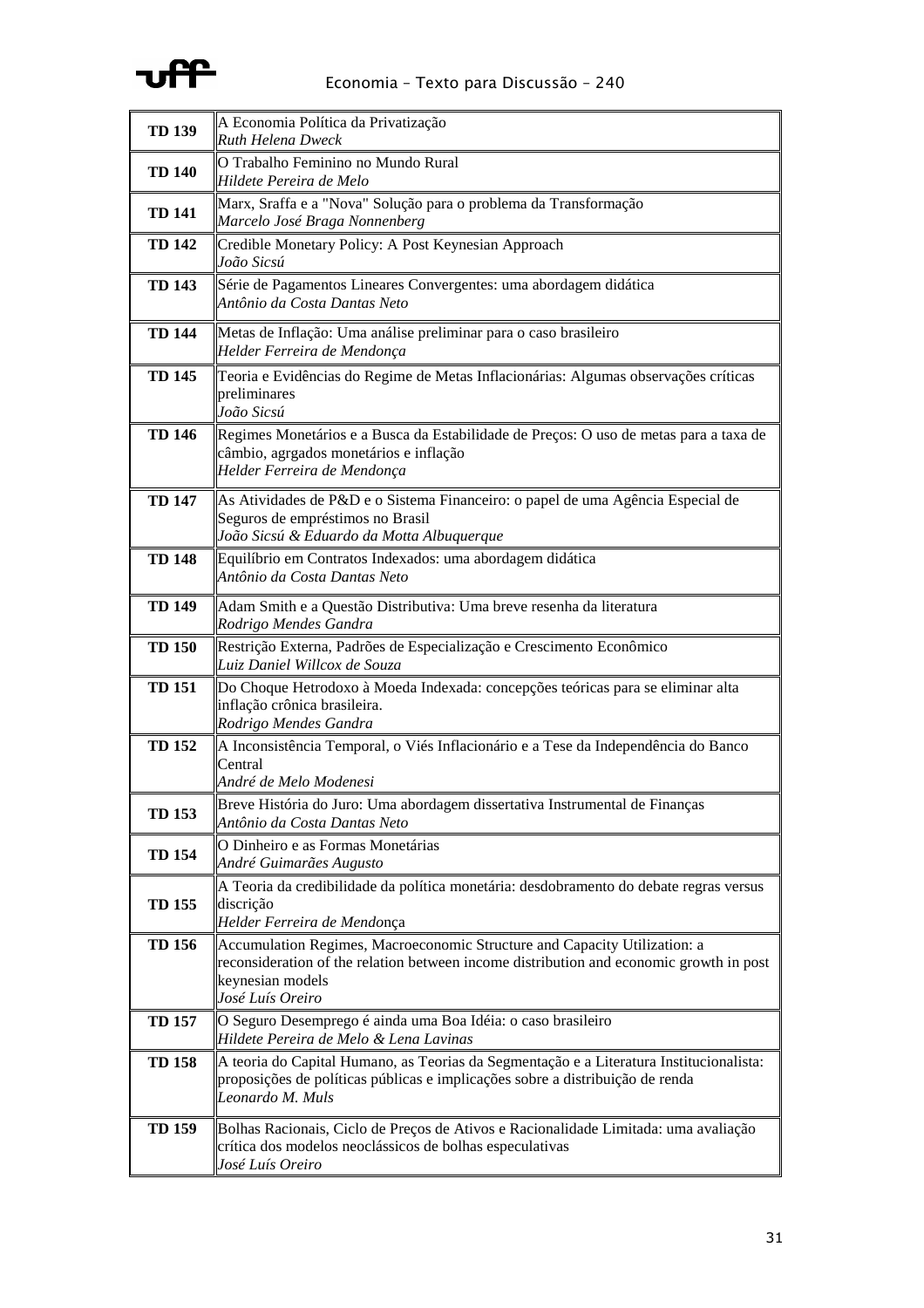

| <b>TD 160</b> | A Independência do Banco Central e Coordenação de Políticas<br>Hélder Ferreira de Mendonça                                                                                                                                           |
|---------------|--------------------------------------------------------------------------------------------------------------------------------------------------------------------------------------------------------------------------------------|
| <b>TD 161</b> | O Federalismo Norte-Americano: a "Era Reagan" e suas consequências<br><b>Ruth Helena Dweck</b>                                                                                                                                       |
| <b>TD 162</b> | Moeda Única: teoria e reflexão para o caso do Mercosul<br>Helder Ferreira de Mendonça & Anabel da Silva                                                                                                                              |
| <b>TD 163</b> | Plano Real: da âncora monetária à âncora cambial<br>André de Melo Modenesi                                                                                                                                                           |
| <b>TD 164</b> | Micronegócios Urbanos Numa Perspectiva de Gênero<br>Hildete Pereira de Melo & Alberto Di Sabbato                                                                                                                                     |
| <b>TD 165</b> | Acumulação de Capital, Utilização da Capacidade Produtiva e Inflação: Uma análise a<br>partir de um modelo pós-keynesiano não-linear<br>José Luís Oreiro & Victor Leonardo de Araújo                                                 |
| <b>TD 166</b> | Testing for Adverse Selection in the Brazilian Health Plan Market<br>Alexey T.S. Wanick & Marcelo Resende                                                                                                                            |
| <b>TD 167</b> | Teoria fiscal da determinação do nível de preços: uma resenha<br>Helder Ferreira de Mendonça                                                                                                                                         |
| <b>TD 168</b> | Faculdade da Economia da UFF – 60 anos de história<br>Hildete Pereira de Melo                                                                                                                                                        |
| <b>TD 169</b> | Linha de pobreza: um olhar feminino<br>Hildete Pereira de Mello                                                                                                                                                                      |
| <b>TD 170</b> | Interactive Individualism: an essay on Hayek's methodological individualism<br>Celia Lessa Kerstenetzky                                                                                                                              |
| <b>TD 171</b> | Globalização tecnológica das EMN: efeitos sobre a especialização e convergência de<br>países catch-up na América Latina<br>Ana Urraca Ruiz                                                                                           |
| <b>TD 172</b> | O PROER no centro de reestruturação bancária brasileira dos anos noventa<br>Carlos Augusto Vidotto                                                                                                                                   |
| <b>TD 173</b> | Metodologia para a recuperação do PIB trimestral utilizando modelos univariados e<br>multivariados em espaço de estado com valores omissos, benchmarking, variáveis<br>explicativas e heterocedasticidade<br>Luiz Fernando Cerqueira |
| <b>TD 174</b> | Estoque e Produtividade de Capital Fixo - Brasil, 1940-2004<br>Lucilene Morandi                                                                                                                                                      |
| <b>TD 175</b> | Desigualdade intra-grupos educacionais e crescimento: um tema emergente<br>Ana Czeresnia Costa e Celia Lessa Kerstenetzky                                                                                                            |
| <b>TD 176</b> | Intra-industry trade with emergent countries: What we can learn from Spanish data?<br>Juliette M. Baleix e Ana I. Moro-Egido                                                                                                         |
| <b>TD 177</b> | Os afazeres domésticos contam<br>Hildete Pereira de Melo, Claudio Monteiro Considera e Alberto Di Sabatto                                                                                                                            |
| <b>TD 178</b> | Uma breve história da defesa da concorrência<br>Claudio Monteiro Considera                                                                                                                                                           |
| <b>TD 179</b> | Em Direção as Metas de Desenvolvimento do Milênio: uma análise regional<br>Rosane Mendonça                                                                                                                                           |
| <b>TD 180</b> | Políticas Sociais: focalização ou universalização?<br>Celia Lessa Kerstenetzky                                                                                                                                                       |
| <b>TD 181</b> | A Importância de Evidências Econômicas para a Investigação de Cartéis - A Experiência<br><b>Brasileira</b><br>Claudio Monteiro Considera e Gustavo F. de Seixas Duarte                                                               |
| <b>TD 182</b> | Federalismo Fiscal – Experiências Distintas: Estados Unidos e Brasil<br><b>Ruth Helena Dweck</b>                                                                                                                                     |
| <b>TD 183</b> | Uma avaliação dos custos e benefícios da educação pré-escolar no Brasil<br>Ricardo Barros e Rosane Mendonça                                                                                                                          |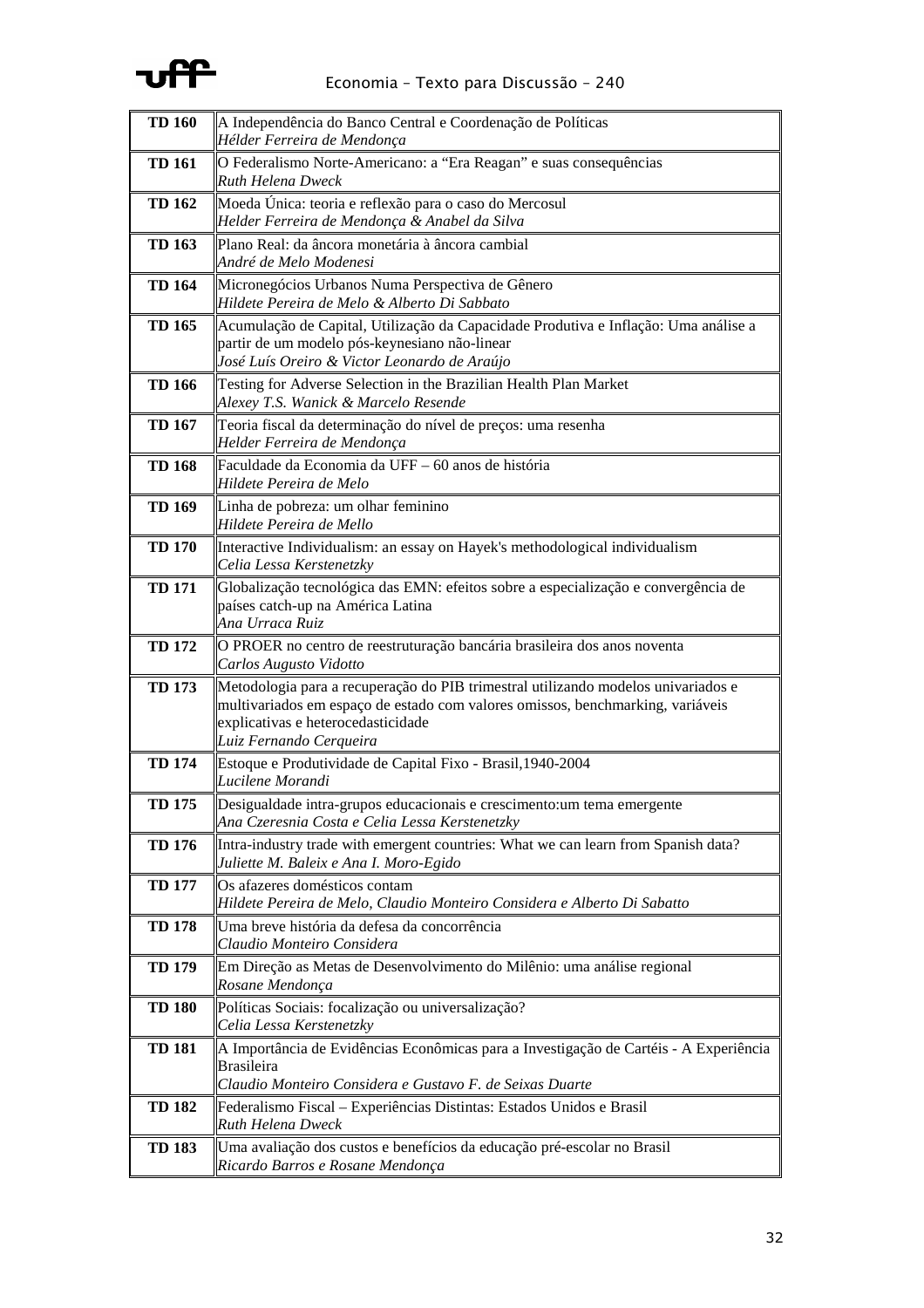

| <b>TD 184</b> | Progresso e pobreza na Economia Política Clássica<br>Celia Lessa Kerstenetzky                                                                                                                                    |
|---------------|------------------------------------------------------------------------------------------------------------------------------------------------------------------------------------------------------------------|
| <b>TD 185</b> | Padrões de consumo, energia e meio ambiente<br>Claude Cohen                                                                                                                                                      |
| <b>TD 186</b> | Agronegócio no Brasil: perspectivas e limitações<br>Carlos Enrique Guanziroli                                                                                                                                    |
| <b>TD 187</b> | The Monetary Transmission Mechanism in Brazil: Evidence from a VAR Analysis<br>Viviane Luporini                                                                                                                  |
| <b>TD 188</b> | Experiências de desenvolvimento territorial rural no Brasil<br>Carlos Enrique Guanziroli                                                                                                                         |
| <b>TD 189</b> | Conceitos de sustentabilidade fiscal<br>Viviane Luporini                                                                                                                                                         |
| <b>TD 190</b> | Regulation school and contemporary heterodoxies<br>André Guimarães Augusto                                                                                                                                       |
| <b>TD 191</b> | Micro and macro relations in a monetary production economy<br>Carmem Feijó                                                                                                                                       |
| <b>TD 192</b> | Education and equality: a post-Rawlsian note<br>Celia Lessa Kesrtenetsky                                                                                                                                         |
| <b>TD 193</b> | Potential growth and structural changes: An analysis of the European case<br>Mario Amendola, Bernhard Böhm, Jean-Luc Gaffard, Lionel Nesta, Lionello F. Punzo,<br>Francesco Saraceno                             |
| <b>TD 194</b> | Uma análise das principais causas da queda recente na desigualdade de renda brasileira<br>Ricardo Barros, Mirela de Carvalho, Samuel Franco e Rosane Mendonça                                                    |
| <b>TD 195</b> | Fiscal federalism as a political instrument - distinct experiences: United States of<br>America and Brazil<br>Ruth Helena Dweck                                                                                  |
| <b>TD 196</b> | Atividade Monetária entre 1964 e o Início de 1986<br>Luiz Fernando Cerqueira                                                                                                                                     |
| <b>TD 197</b> | Expectativas, Déficit, Senhoriagem e Inflação<br>Luiz Fernando Cerqueira                                                                                                                                         |
| <b>TD 198</b> | La inversión directa de España en Brasil y América Latina<br>Ángeles Sánchez Díez                                                                                                                                |
| <b>TD 199</b> | Exogeneity of Money Supply in Brazil from 1966 to 1985: Full Version<br>Luiz Fernando Cerqueira                                                                                                                  |
| TD 200        | ∥Dinâmica da Inflação no Brasil, 1960-2005.<br>Luiz Fernando Cerqueira                                                                                                                                           |
| <b>TD 201</b> | Demanda por Moeda, Senhoriagem e Megainflação.<br>Luiz Fernando Cerqueira                                                                                                                                        |
| <b>TD 202</b> | Metodologia para a periodização endógena da taxa de inflação no Brasil e aproximação<br>de seus modelos ARIMA, 1960 a 2005.<br>Luiz Fernando Cerqueira                                                           |
| <b>TD 203</b> | La libertà di scelta nella sfera produttiva: l'impresa capitalistica e l'impresa autogestita.<br>Ernesto Screpanti                                                                                               |
| <b>TD 204</b> | Notas Sobre a Produtividade Industrial<br>Carmem Aparecida Feijó e Paulo Gonzaga M. de Carvalho                                                                                                                  |
| <b>TD 205</b> | Influência dos Processos Interativos no Desempenho Inovativo de Empresas Inseridas em<br>Aglomerações Produtivas Intensivas em Conhecimento<br>Fabio Stallivieri, Marcelo Matos e Gustavo José Guimarães e Souza |
| <b>TD 206</b> | Da Estruturação ao Equilíbrio Fiscal: uma análise das finanças públicas estaduais no<br>governo FHC<br>Ana Paula Mawad e Viviane Luporini                                                                        |
| <b>TD 207</b> | Desenvolvimento Financeiro e Desigualdade de Renda: evidências para o caso brasileiro<br>Camille Bendahan Bemerguy e Viviane Luporini                                                                            |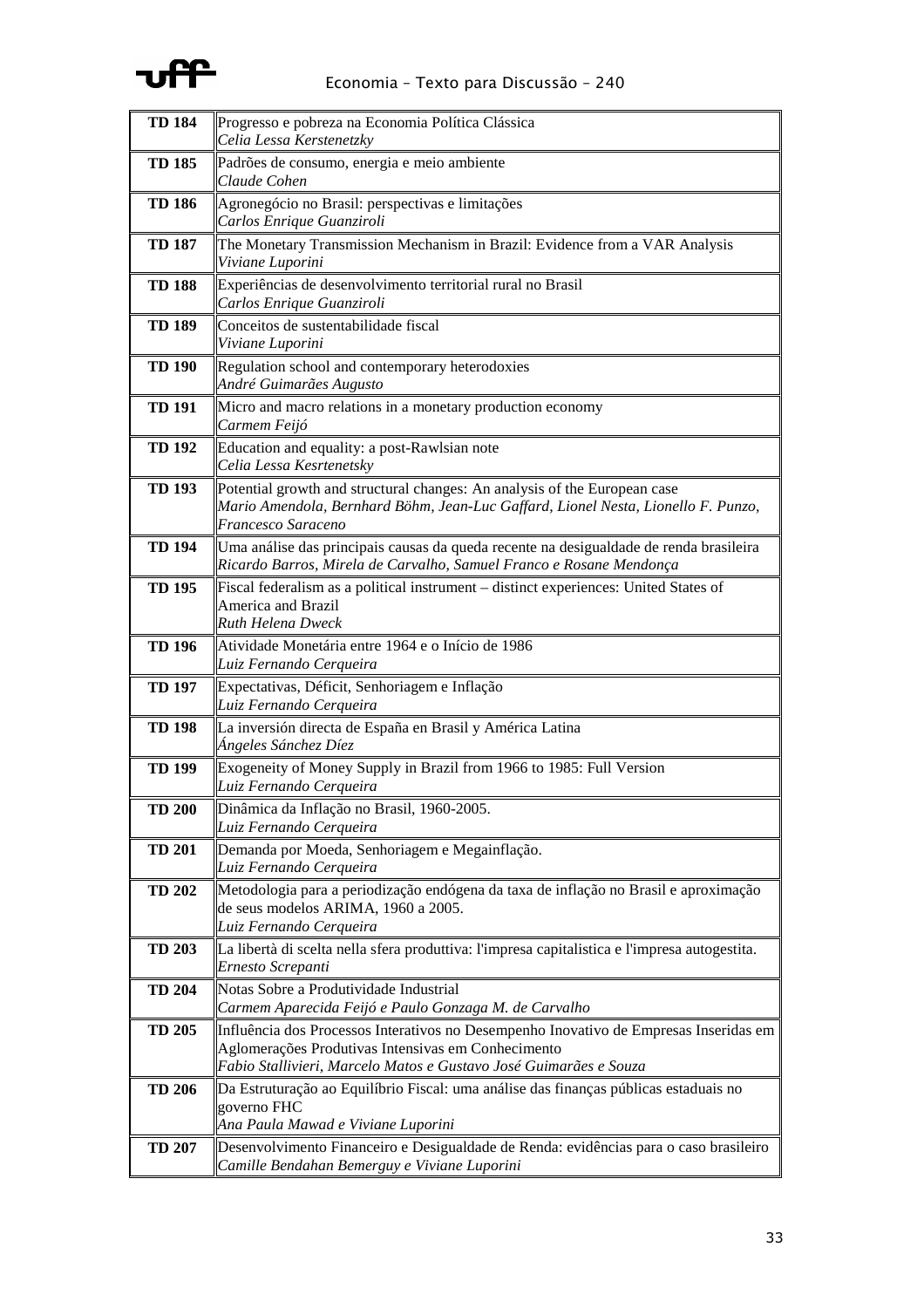

| <b>TD 208</b> | Instabilidade Internacional e Hegemonia: notas sobre a evolução do Sistema Monetário                                                                                                                                        |
|---------------|-----------------------------------------------------------------------------------------------------------------------------------------------------------------------------------------------------------------------------|
|               | Internacional<br>Mario Rubens de Mello Neto e Victor Leonardo de Araújo                                                                                                                                                     |
| <b>TD 209</b> | Apontamentos para uma Teoria da Corrupção: uma visão a partir da Sociologia<br>Econômica                                                                                                                                    |
|               | Ralph Miguel Zerkowski                                                                                                                                                                                                      |
| <b>TD 210</b> | Filosofia da ciência e metodologia econômica: do positivismo lógico ao realismo crítico<br>Carolina Miranda Cavalcante                                                                                                      |
| <b>TD 211</b> | Imigrantes portugueses no Brasil a partir dos recenseamentos populacionais do século<br>XX: um estudo exploratório<br>Hildete Pereira de Melo e Teresa Cristina Novaes Marques                                              |
| <b>TD 212</b> | Conteúdo de trabalho feminino no comércio exterior brasileiro<br>Marta dos Reis Castilho                                                                                                                                    |
| <b>TD 213</b> | Regulação ou Cooptação? A Ação do Ministério da Agricultura e Pecuária (MAPA)<br>através das Câmaras Setoriais e Temáticas da Agricultura entre 2002 e 2006<br>Carlos E. Guanziroli, Marco B. Ortega e Carlos Américo Basco |
| <b>TD 214</b> | Reputação e Transparência da Autoridade Monetária e Comportamento da Firma<br>Bancária<br><b>Gabriel Caldas Montes</b>                                                                                                      |
| <b>TD 215</b> | Trabalho reprodutivo no Brasil: quem faz?<br>Hildete Pereira de Melo e Marta dos Reis Castilho                                                                                                                              |
| <b>TD 216</b> | Metodologia de estimação do PIB trimestral utilizando procedimentos de cointegração e<br>filtros de Kalman<br>Luis Fernando Cerqueira                                                                                       |
| <b>TD 217</b> | An Approach for Testing Money Supply Exogeneity in Brazil Mixing Kalman Filter and<br>Cointegration Procedures<br>Luis Fernando Cerqueira                                                                                   |
| <b>TD 218</b> | Avaliação do Impacto da Alfabetização de Adultos sobre o Desenvolvimento Humano:<br>Uma análise com dados secundários<br>João Pedro Azevedo, Gabriel Ulyssea, Rosane Mendonça e Samuel Franco                               |
| <b>TD 219</b> | Impacto da Discriminação e segmentação do mercado de trabalho e desigualdade de<br>renda no Brasil<br>Ricardo Barros, Samuel Franco e Rosane Mendonça                                                                       |
| <b>TD 220</b> | A recente queda na desigualdade de renda e o acelerado progresso educacional brasileiro<br>na última década<br>Ricardo Barros, Samuel Franco e Rosane Mendonça                                                              |
| <b>TD 221</b> | Efeitos da saúde na idade de entrada à escola<br>Danielle Carusi Machado                                                                                                                                                    |
| <b>TD 222</b> | O papel do instituto da patente no desempenho da indústria farmacêutica<br>Samuel de Abreu Pessôa, Claudio Monteiro Considera e Mário Ramos Ribeiro                                                                         |
| <b>TD 223</b> | Pobreza como privação de liberdade: o caso da favela do Vidigal no Rio de Janeiro<br>Larissa Santos e Celia Lessa Kerstenetzky                                                                                              |
| <b>TD 224</b> | Confusões em torno da noção de público: o caso da educação superior (provida por quem,<br>para quem?)<br>Ricardo Barros et al.                                                                                              |
| <b>TD 225</b> | Gastos públicos: investimentos em infra-estrutura no período pós-privatização<br>Artur Faria dos Reis                                                                                                                       |
| <b>TD 226</b> | Legislação trabalhista agrícola e pobreza no Brasil: uma abordagem de custos de<br>transação<br>Gervásio Castro de Rezende e Ana Cecília Kreter                                                                             |
| <b>TD 227</b> | <b>Estimation of Brazilian Quartely GDP with cointegration methods and benchmarking</b><br>processes by state space model<br>Luiz Fernando Cerqueira                                                                        |